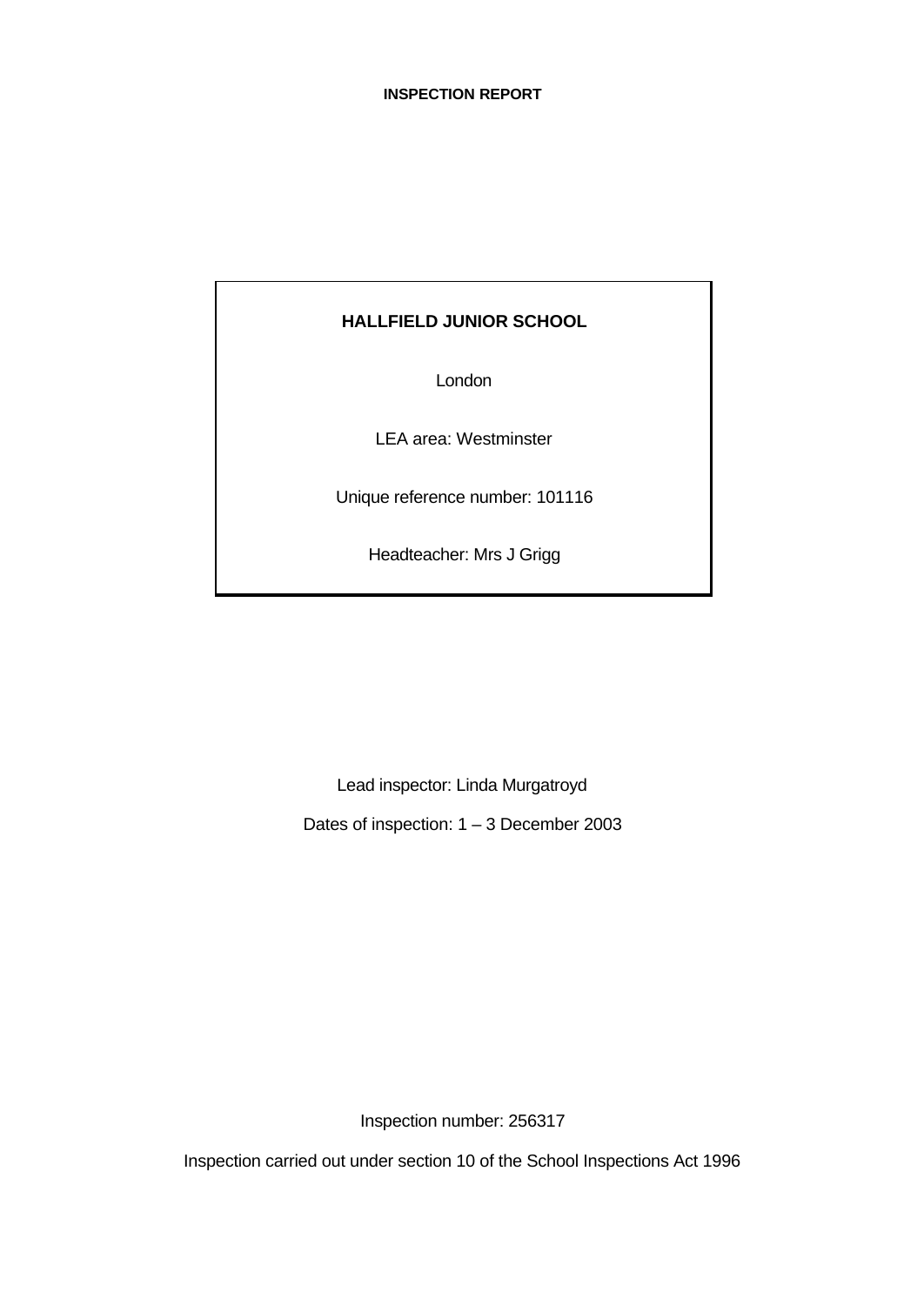# © Crown copyright 2003

This report may be reproduced in whole or in part for non-commercial educational purposes, provided that all extracts quoted are reproduced verbatim without adaptation and on condition that the source and date thereof are stated.

Further copies of this report are obtainable from the school. Under the School Inspections Act 1996, the school must provide a copy of this report and/or its summary free of charge to certain categories of people. A charge not exceeding the full cost of reproduction may be made for any other copies supplied.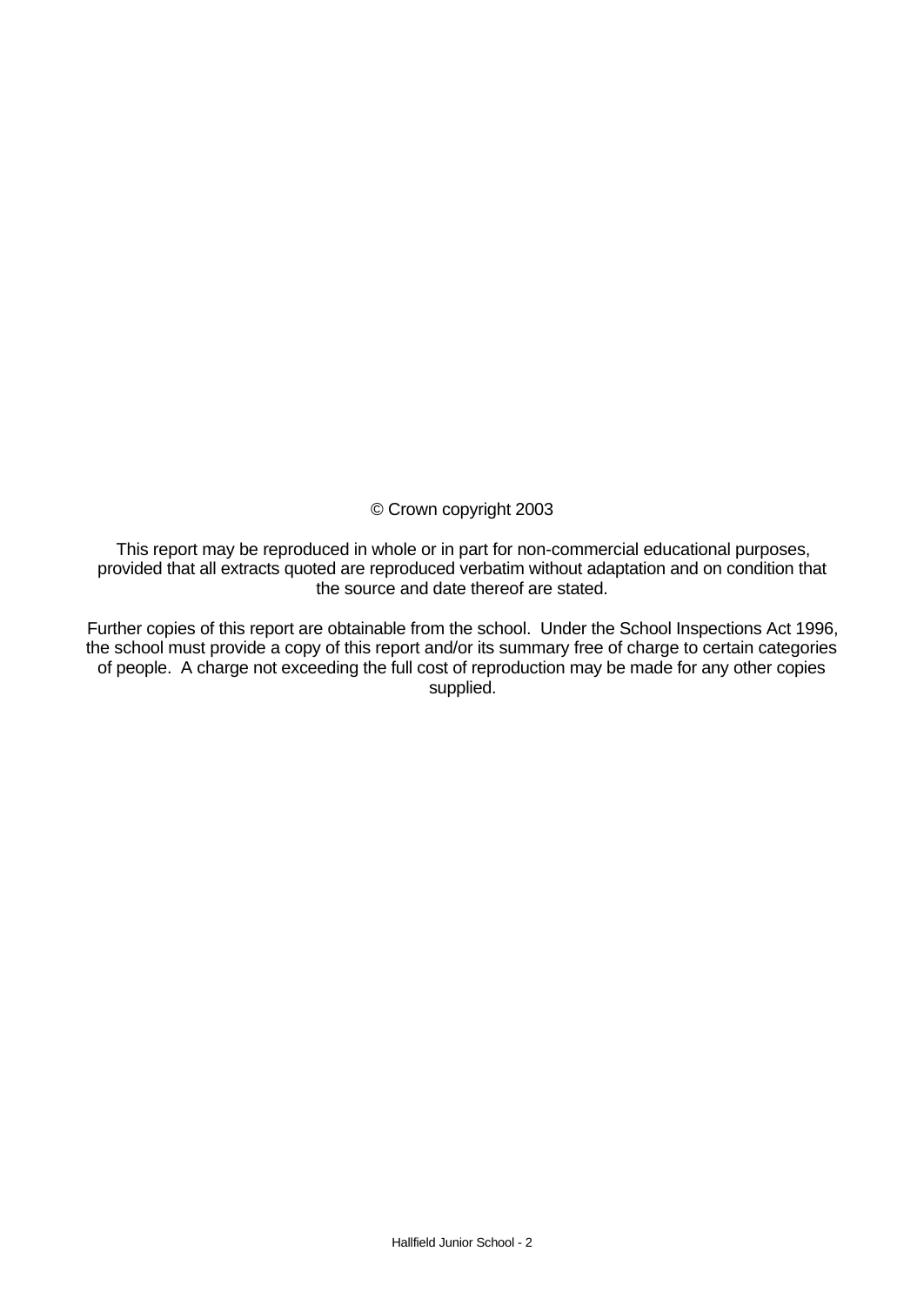# **INFORMATION ABOUT THE SCHOOL**

| Type of school:              | Junior                  |
|------------------------------|-------------------------|
| School category:             | Community               |
| Age range of pupils:         | 7 to 11 years           |
| Gender of pupils:            | Mixed                   |
| Number on roll:              | 322                     |
| School address:              | <b>Hallfield Estate</b> |
|                              | London                  |
| Postcode:                    | <b>W2 6JJ</b>           |
| Telephone number:            | 020 7641 6230           |
| Fax number:                  | 020 7641 6231           |
| Appropriate authority:       | The governing body      |
| Name of chair of governors:  | Mrs Anne Barns          |
| Date of previous inspection: | 1st June 1998           |

# **CHARACTERISTICS OF THE SCHOOL**

Hallfield Junior School has 322 pupils aged from seven to eleven, and is larger than average. It is located in the Bayswater area of Westminster. Although there are pockets of affluence and established housing around the school, few pupils come from these. Pupils travel from other parts of Westminster and beyond, as well as from temporary accommodation mainly housing refugees and asylum seekers. A small number of pupils live in the local women's refuge. The percentage of pupils who join or leave the school at times other than the start of the year is very high. In the last school year, 96 pupils (29%) joined the school and 70 (21%) left at other than the usual times. There is a core of pupils who have attended the infant school and moved up to the juniors. The school is included in an Education Action Zone.

The school shares an attractive site with the infant school; the schools were designed by Sir Denys Lasdun, and are listed buildings. Attainment on entry from the infant school has varied over the years from well below average to its current intake, which is well above average. However, almost all pupils entering the school in Years 3 to 6 have no experience in the British school system, and are in the earliest stages of learning English.

Overall, pupils' socio-economic circumstances are low, and many pupils face complex difficulties outside school. Over one third of the pupils are from refugee or asylum seeker families. Over half of the pupils are entitled to receive a free school meal, well above average, and this statistic does not include the children of asylum seekers. The school's population is very diverse. Over nine tenths of the pupils have a mother tongue other than English, and over half of the pupils are judged by the school to be in the early stages of learning English. At least thirty languages are spoken by pupils in the school. Arabic, Albanian and Kurdish are the main languages other than English, reflecting the refugee and asylum seeker pattern. The proportion of pupils identified as having special educational needs is above average, as is the proportion of pupils with statements. Pupils' needs include moderate learning difficulties, social, emotional and behavioural problems, speech or communication difficulties, autism and hearing impairment.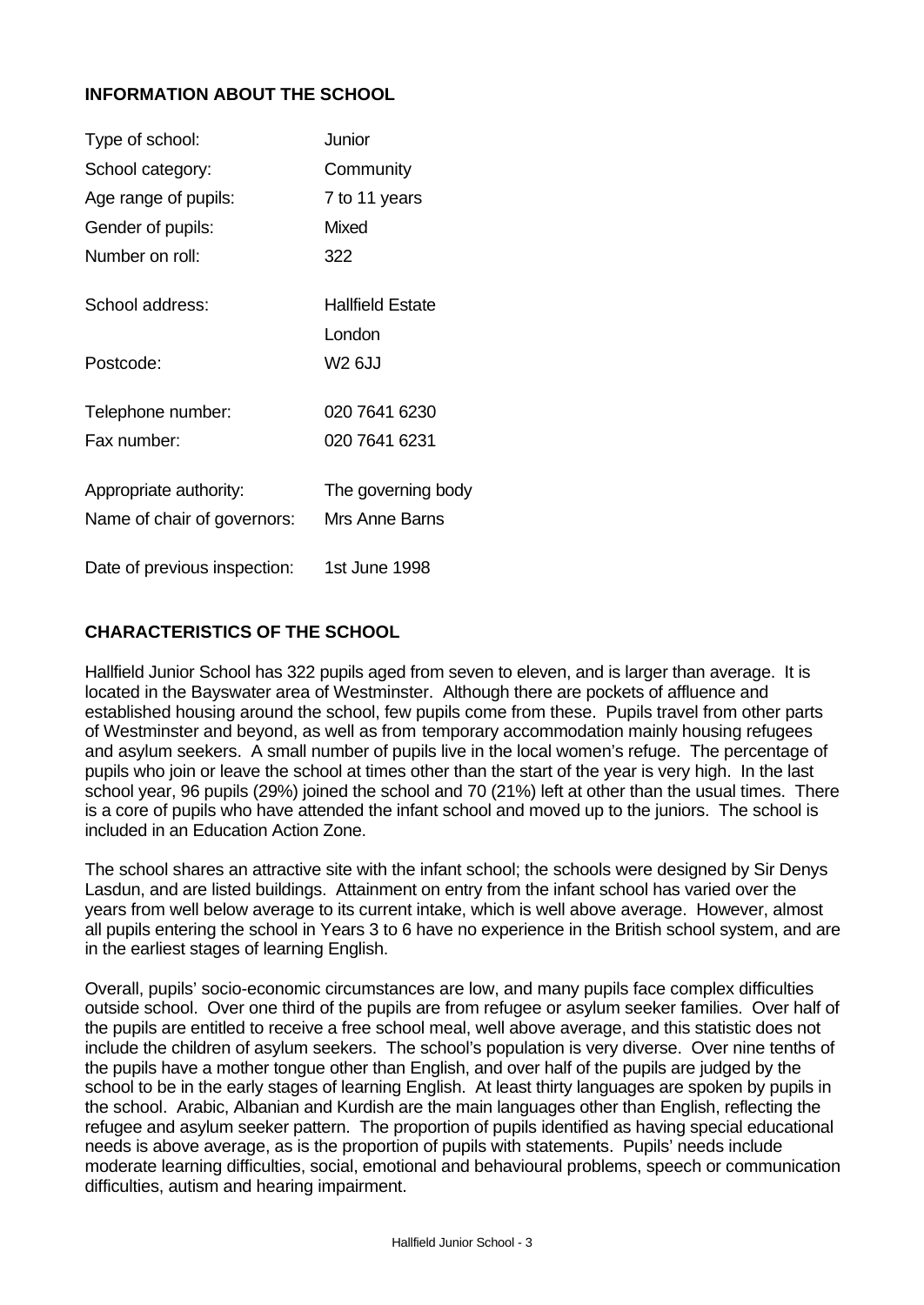# **INFORMATION ABOUT THE INSPECTION TEAM**

| Members of the inspection team |                    |                | <b>Subject responsibilities</b>             |
|--------------------------------|--------------------|----------------|---------------------------------------------|
| 21541                          | Linda Murgatroyd   | Lead inspector | Information and communication<br>technology |
|                                |                    |                | Geography                                   |
|                                |                    |                | History                                     |
|                                |                    |                | Religious education                         |
|                                |                    |                | Special educational needs                   |
| 13481                          | Douglas Binfield   | Lay inspector  |                                             |
| 16773                          | Raminder Arora     | Team inspector | <b>Mathematics</b>                          |
|                                |                    |                | Art                                         |
|                                |                    |                | Design and technology                       |
|                                |                    |                | English as an additional language           |
| 20963                          | <b>Judy Keiner</b> | Team inspector | English                                     |
|                                |                    |                | <b>Music</b>                                |
| 32702                          | Anna Savva         | Team inspector | Science                                     |
|                                |                    |                | Physical education                          |

The inspection contractor was:

Cambridge Education Associates

Demeter House Station Road Cambridge CB1 2RS

Any concerns or complaints about the inspection or the report should be made initially to the inspection contractor. The procedures are set out in the leaflet 'Complaining about Ofsted Inspections', which is available from Ofsted Publications Centre (telephone 07002 637833) or Ofsted's website (www.ofsted.gov.uk).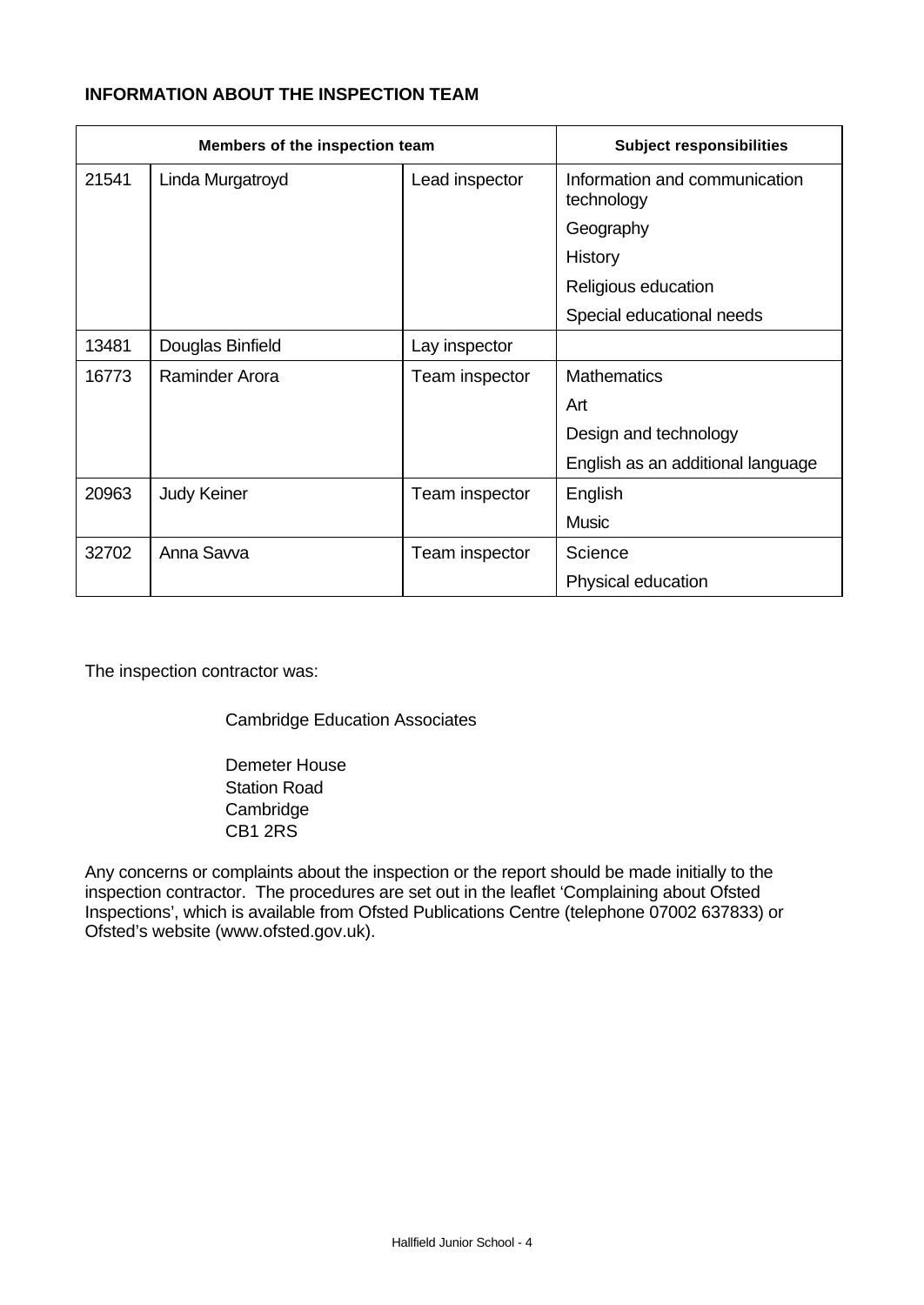# **REPORT CONTENTS**

|                                                                                                                                    | Page |
|------------------------------------------------------------------------------------------------------------------------------------|------|
| <b>PART A: SUMMARY OF THE REPORT</b>                                                                                               | 6    |
| <b>PART B: COMMENTARY ON THE INSPECTION FINDINGS</b>                                                                               |      |
| <b>STANDARDS ACHIEVED BY PUPILS</b>                                                                                                | 9    |
| Standards achieved in areas of learning and subjects                                                                               |      |
| Pupils' attitudes, values and other personal qualities                                                                             |      |
| <b>QUALITY OF EDUCATION PROVIDED BY THE SCHOOL</b>                                                                                 | 13   |
| Teaching and learning<br>The curriculum<br>Care, guidance and support<br>Partnership with parents, other schools and the community |      |
| <b>LEADERSHIP AND MANAGEMENT</b>                                                                                                   | 19   |
| PART C: THE QUALITY OF EDUCATION IN AREAS OF LEARNING AND<br><b>SUBJECTS</b>                                                       | 22   |
| <b>SUBJECTS IN KEY STAGE 2</b>                                                                                                     |      |
| PART D: SUMMARY OF THE MAIN INSPECTION JUDGEMENTS                                                                                  | 34   |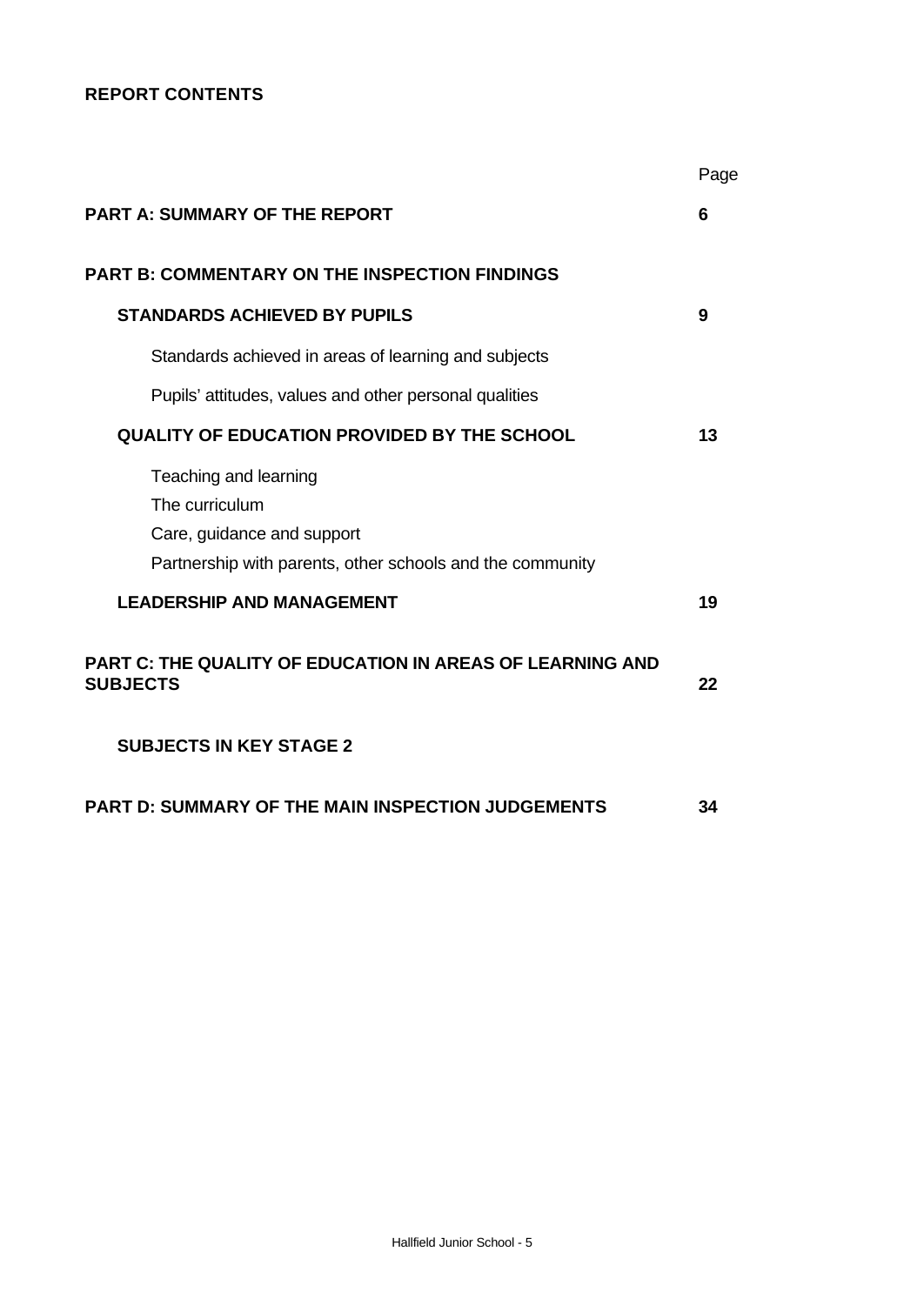# **PART A: SUMMARY OF THE REPORT**

# **OVERALL EVALUATION**

Hallfield Junior School is a good school where pupils achieve well. The standards the oldest pupils are likely to achieve when they leave the school in Year 6 are above average in mathematics, and close to average in English and science, despite many pupils being in the earlier stages of learning English as an additional language. The school is led satisfactorily by senior management with good involvement by governors. The school provides sound value for money.

The school's main strengths and weaknesses are:

- Good achievement by the time pupils are 11.
- High standards in mathematics, with above average numbers of pupils reaching the higher levels in national tests.
- Over one quarter of the teaching is either very good or excellent.
- Provision for pupils in the early stages of learning English as an additional language is not systematic enough.
- Pupils have good attitudes to school and they behave well.
- In the 2003 national tests, pupils who had remained in the school since Year 3 had made much more progress than average.
- Provision for information and communication technology in classrooms does not allow pupils the opportunity to practise skills learned in the specialist suite.
- Teachers' assessment is not used in enough detail to plan work, and marking does not clearly show pupils what they need to do to improve.
- Monitoring of teaching, learning and the curriculum does not always identify weaknesses, or result in effective action to remedy these.
- The school takes good care of its pupils, and links with other schools and the community are very strong.

All the key issues from the previous inspection have been addressed. The quality of teaching has improved significantly. There has been a slight decline in standards, but this is related to the changing profile of pupils entering the school. Weaknesses in the curriculum have been remedied, and a system for monitoring teaching and learning has been established. However, this system has not been rigorous enough to remedy some important weaknesses.

| <b>Results in National</b><br>Curriculum tests at the |      | similar schools |      |      |
|-------------------------------------------------------|------|-----------------|------|------|
| end of Year 6, compared<br>with:                      | 2001 | 2002            | 2003 | 2003 |
| English                                               |      |                 |      |      |
| mathematics                                           |      | В               |      |      |
| science                                               |      |                 |      |      |

# **STANDARDS ACHIEVED**

Key: A - well above average; B – above average; C – average; D – below average; E – well below average Similar schools are those with a similar proportion of pupils eligible for free school meals.

#### **Overall, pupils achieve well when measured against their levels at entry to the school**.

Whilst results in national tests in English are below average, pupils are doing better than others in schools in similar circumstances. Standards in mathematics match the national average, and are well above average for similar schools. In science, standards are well below the national average, but average when compared to those in similar schools. When results of pupils in the school for less than a year before taking the tests are omitted, standards in English match the national average, are well above average in mathematics, but are below average in science. Year 6 pupils taking the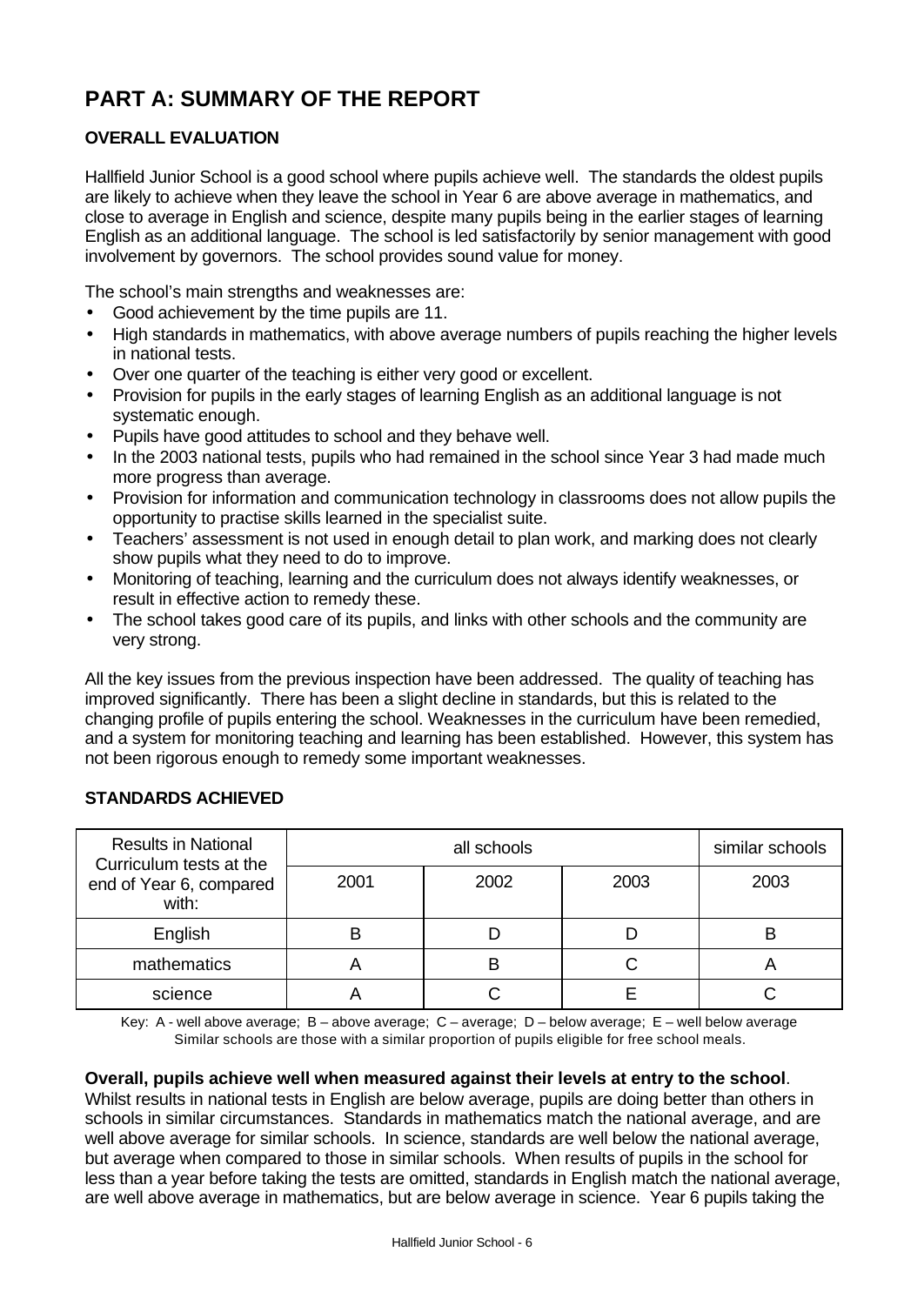2003 national tests who were in this country in Year 2 had made much more than average progress in those four years, as a result of the work of Hallfield. By the time they are 11, boys and girls of all abilities and backgrounds achieve at similar rates, partly because of the good teaching in the later years.

**Pupils' personal qualities, including their moral, social and cultural development, are good, and spiritual development is satisfactory**. Behaviour is good. Children make good relationships with each other and with the adults around them. They understand the school's values and try hard to live up to them. Pupils from all backgrounds get on well with one another, and there is very little bullying. Pupils' attendance in 2002-3 was below average. However, the school does all it can to promote good attendance and punctuality, and more recently attendance figures have been close to the national average.

# **QUALITY OF EDUCATION**

**The overall quality of education provided by the school is good. Teaching is good overall**, with some very good and excellent teaching, especially in Years 5 and 6. Pupils learn well because most teachers have high expectations of them, and encourage them to work hard and do their best. Some pupils learning English as an additional language would make faster progress if early assessment were more focused, with clear guidance to staff about the support they need.

The curriculum is broad and balanced, and is enriched with a good range of activities. Provision for pupils' personal, social, health and citizenship education is good, and well linked with strategies for promoting good behaviour. The school ensures that pupils are safe and well looked-after. The school is successful at working with parents and gaining their confidence, and links with other schools, particularly arrangements for transition, are very good.

# **LEADERSHIP AND MANAGEMENT**

#### **The leadership and management provided by the headteacher and senior staff are**

**satisfactory.**The headteacher has established a good ethos for learning, and has built a highly committed team. The senior team provides good role models for staff, including inspiring teaching by the deputy and assistant headteachers. There are weaknesses in the management of science and the support for pupils learning English as an additional language. Governors take their responsibilities seriously, and have a good knowledge of the school. Financial management is very good.

# **PARENTS' AND PUPILS' VIEWS OF THE SCHOOL**

**Parents have a high opinion about the work of the school and express confidence in it**. The response to the questionnaires and the pre-inspection meeting were very positive and parents appreciate the efforts of the school staff to work with them in supporting their children's education. Pupils also appreciate the school and over four fifths of pupils feel that teaching is interesting and challenging, and that they are helped to improve their work.

#### **IMPROVEMENTS NEEDED**

The most important things the school should do to improve further are:

- Develop the identification of the learning needs of pupils beginning to learn English and those on the higher levels who could reach national averages, and ensure that these needs are met.
- Sharpen the focus of monitoring, and take action to remedy weaknesses so that the very good practice in the school is more consistent.
- Ensure that teachers make greater use of their marking of pupils' work and of their assessment of pupils' attainment in planning what they need to learn next, and sharing this with pupils so that they understand what they have to do to improve.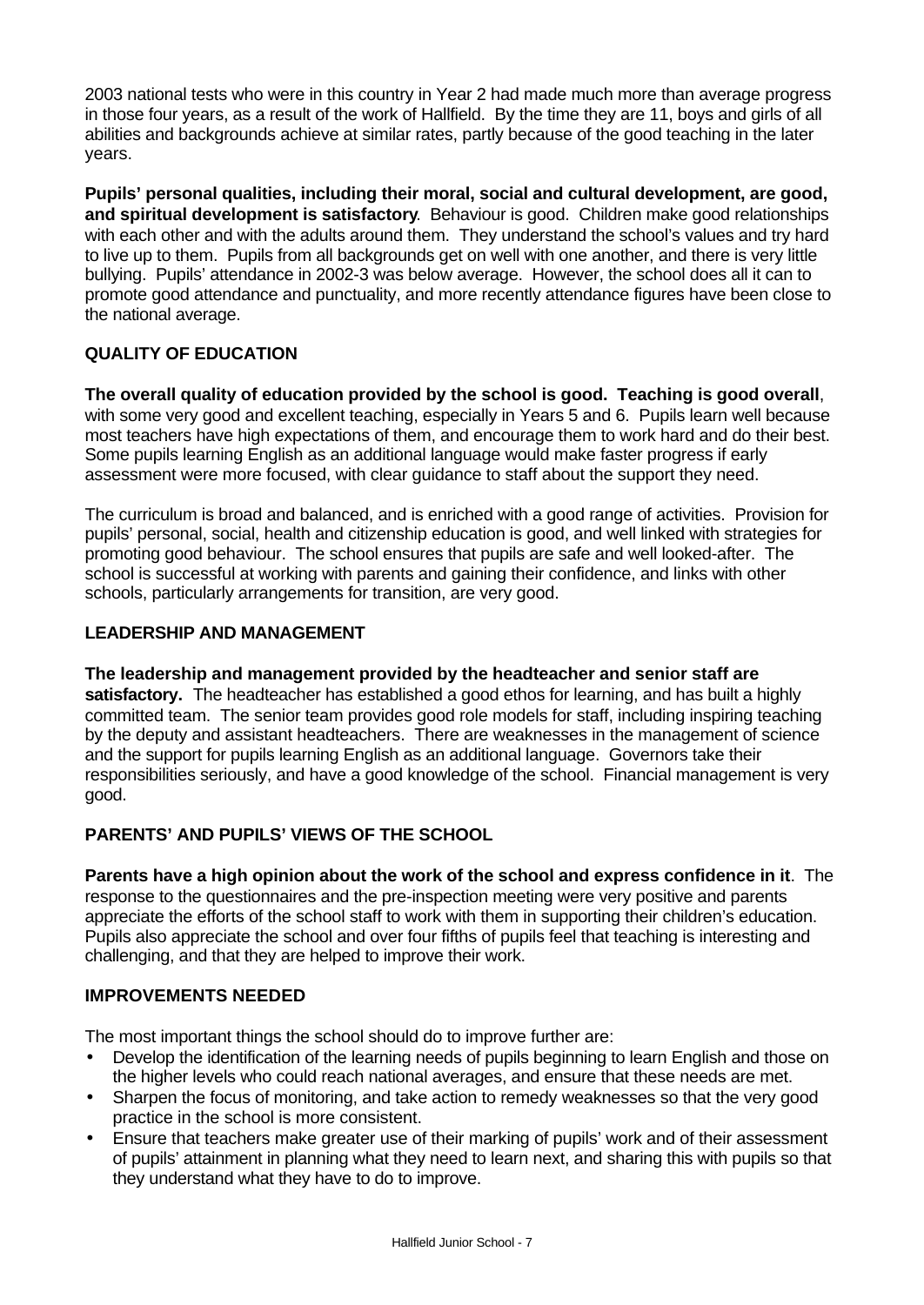• Provide more opportunities for pupils to practise their information and communication technology skills in the classroom as well as in the specialist provision.

and, to meet statutory requirements, the governors should:

• Ensure that the school prospectus informs parents of their right to withdraw their children from religious education and collective worship, and that the requirement for a daily collective act of worship is met.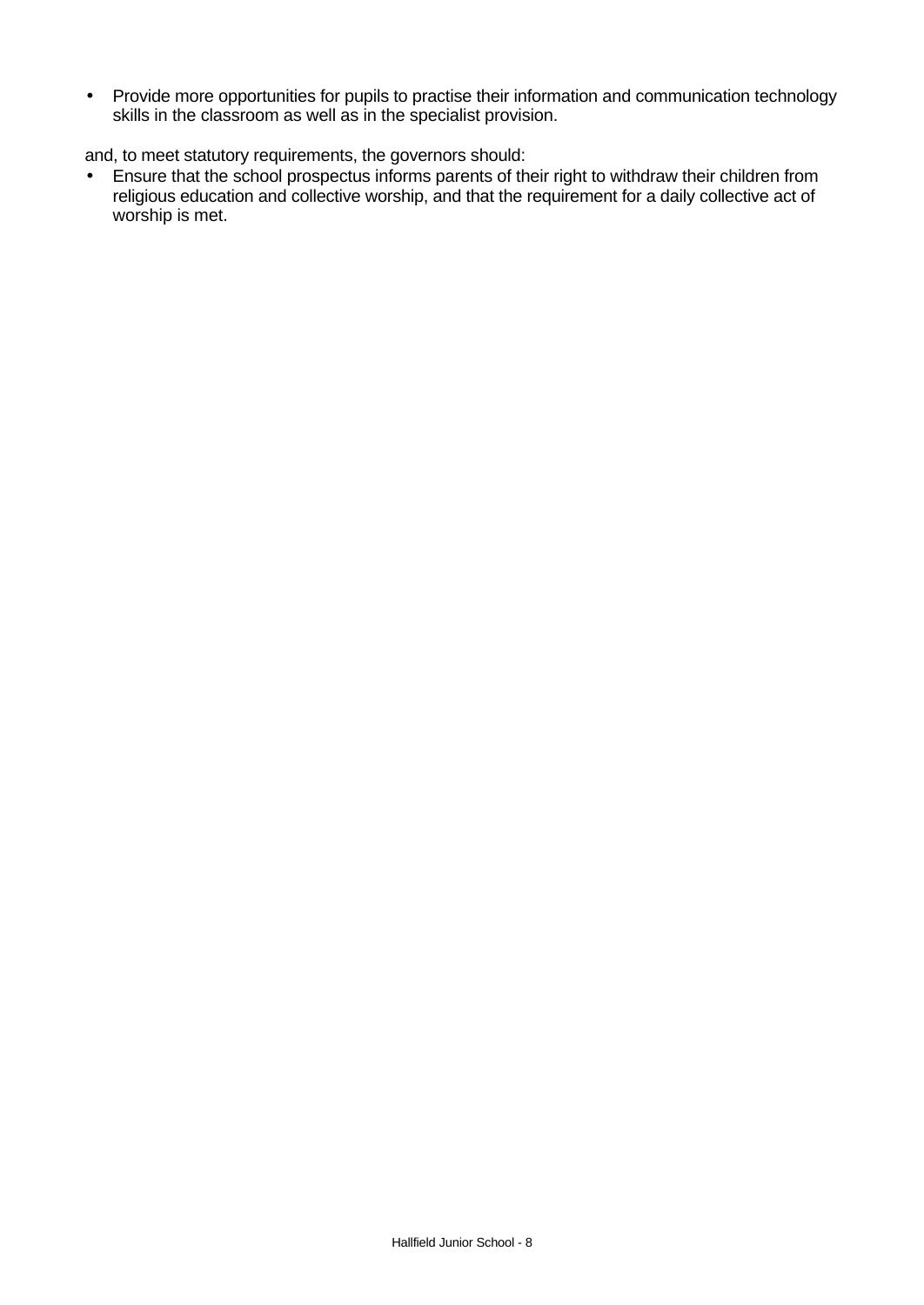# **PART B: COMMENTARY ON THE INSPECTION FINDINGS**

# **STANDARDS ACHIEVED BY PUPILS**

## **Standards achieved in areas of learning and subjects**

By the time they are 11, most pupils have made good progress, and are achieving well compared with their previous attainment. Whilst results in national tests in English are below average, pupils are doing better than others in schools in similar circumstances. Standards in mathematics match the national average, and are well above average for similar schools. In science, standards are well below the national average, but average when compared to those in similar schools. When the figures are adjusted to take into consideration pupils who have recently arrived in the school, results are more positive.

#### **Main strengths and weaknesses**

- Good achievement by the time pupils are 11.
- High standards in mathematics, with above average numbers of pupils reaching the higher levels in national tests.
- When measured against their levels at the end of Key Stage 1, the Year 6 pupils sitting national tests in 2003 showed much better improvement than the national average.
- There are no significant differences between the standards of boys and girls, or between different ethnic groups.
- Pupils in the early stages of learning English could achieve more, if the support to them was more effective.
- Pupils' skills in using the keyboard in information and communication technology are below what might be expected for their age.

#### **Commentary**

| Standards in: | School results | National results |  |
|---------------|----------------|------------------|--|
| English       | 25.7(26)       | 26.8(27)         |  |
| mathematics   | 27.5 (26.8)    | 27.9(26.7)       |  |
| science       | 26.9(29)       | 28.6 (28.3)      |  |

#### **Standards in national tests at the end of Year 6 – average point scores in 2003**

There were 87 pupils in the year group. Figures in brackets are for the previous year.

- 1. Attainment on entry from the infant school has varied from average to well below average over the last four years, and the current intake is well above average. However, all pupils who arrive between Years 3 and 6 are new to British schooling, and are only beginning to learn English. The above results show that standards in English are below the national average, average in mathematics, and well below average in science. However, when compared with the results in schools with similar proportions of pupils eligible for free school meals, results are above average in English, well above average in mathematics, and average in science.
- 2. The above results include those of nine pupils who, at the time of the tests, had been in the school only a short period of time and therefore on whom the school has had little impact. When the results of these pupils are discounted, results compared with the national picture are average in English, well above average in mathematics, and below average in science. This shows that pupils who are in the school long enough to benefit from the education the school provides achieve well. Under two thirds of pupils taking national tests in 2003 had been in the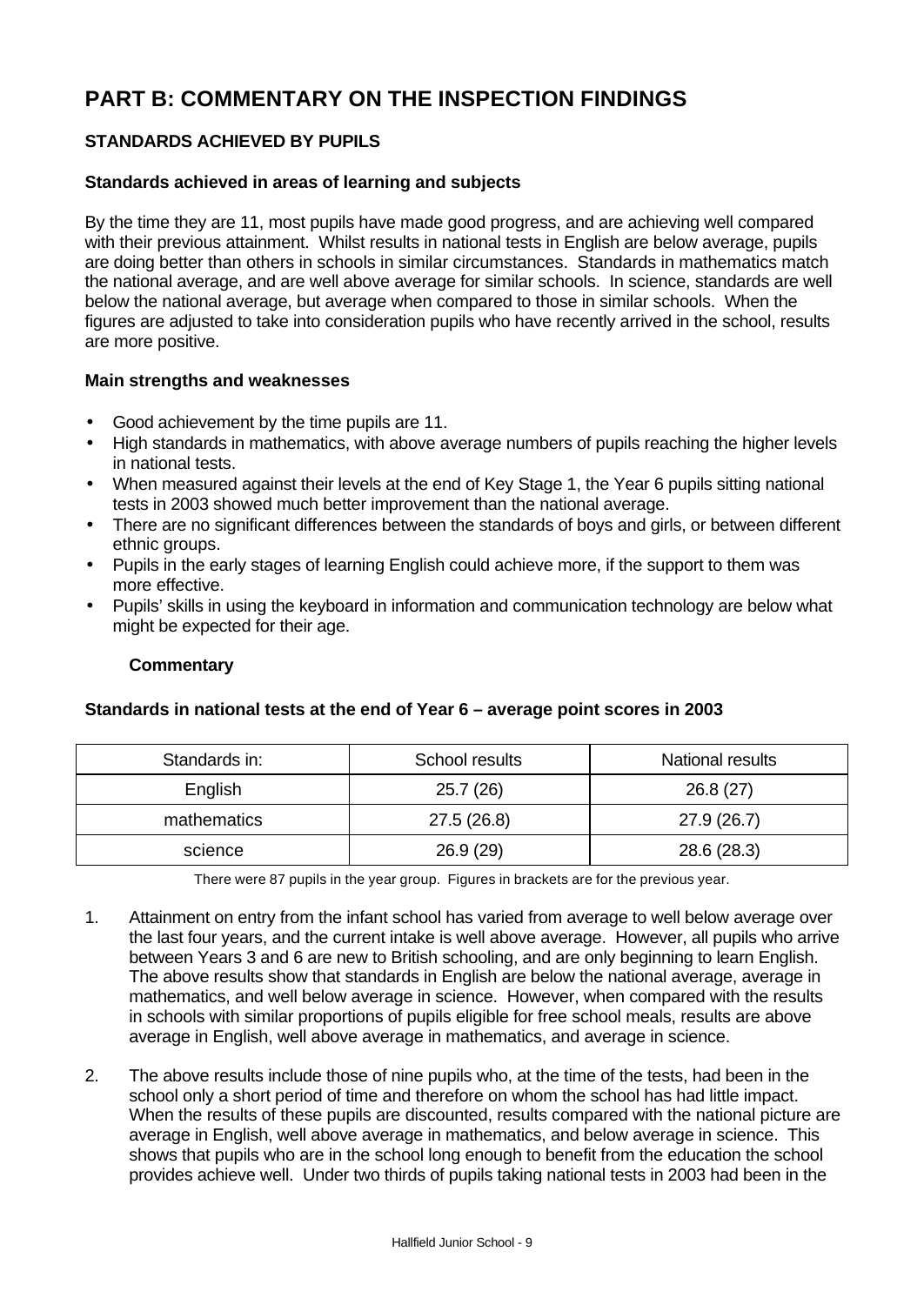school since they were 7. The improvement of these pupils is very good compared with that in other schools.

- 3. The school sets challenging targets for the proportion of pupils reaching Level 4 and above in English and mathematics. In 2003, these targets were narrowly missed, but the target for pupils reaching the higher level in mathematics was exceeded, and was well above the national average. The proportion of pupils reaching the higher level in English was average. These are impressive results in the light of the proportion of pupils entering the school in the early stages of learning English.
- 4. The school has a well-developed system for predicting and monitoring pupils' attainment at the end of each year, and this is effectively used to allow the school to know how well each year group is doing. The inspection team found that pupils who will take the national tests for 11 year olds in 2004 are likely to reach standards that are average in English and science, and above average in mathematics. This is partly because of the very good teaching in Year 6.
- 5. Overall, pupils from all ability groups and from all ethnic backgrounds achieve well, and school and local education authority analyses show no significant differences in the standards between pupils from these different groups, nor between boys and girls. Many pupils are doing as well as they can with their work. However, the early progress of some pupils in the early stages of learning English is not as good as it might be, as the support for these pupils is not carefully matched to their specific needs. When teaching is very effective, and their English is good enough to follow lessons, they catch up, and make good progress. The progress of pupils with special educational needs is satisfactory, although they too could make faster progress if work was planned in more detail to meet their needs. The school has not yet formally identified any pupils as gifted. Talented pupils are given the opportunity to participate in musical and artistic extra-curricular activities.
- 6. Pupils in Year 6 show good understanding of the uses of information and communication technology, and have used a range of computer programs. However, they do not always have sufficient opportunities to practise the techniques they learn, and the keyboard skills of many are not as good as they should be for their age. What was seen in other subjects indicates that standards are what might be expected for pupils' age, but this is based on limited evidence. In history and religious education, pupils show good understanding, but this is not always evident from their written work as much work is at a practical level with an emphasis on discussion.

# **Pupils' attitudes, values and other personal qualities**

Pupils' attitudes and behaviour are good overall. After the last inspection, the school noted a decline in the standard of behaviour, and requested that this be a focus for this inspection. The school's actions have been effective, and as a result, behaviour is now good. Pupils show interest in their work, and their relationships are good. Spiritual development is satisfactory and moral, social and cultural development is good.

#### **Main strengths and weaknesses**

- Pupils enjoy their learning, and are willing to take responsibility.
- Rigorous monitoring and evaluation of behaviour with appropriate action by the deputy headteacher have resulted in improvements.
- Pupils from different ethnic groups work and play together well.
- Although over time, attendance is below average, rigorous systems to promote good attendance and punctuality are resulting in improvements.

# **Commentary**

7. The school has taken decisive action to remedy the decline in behaviour. Under the joint leadership of the deputy and assistant headteachers, the provision for citizenship and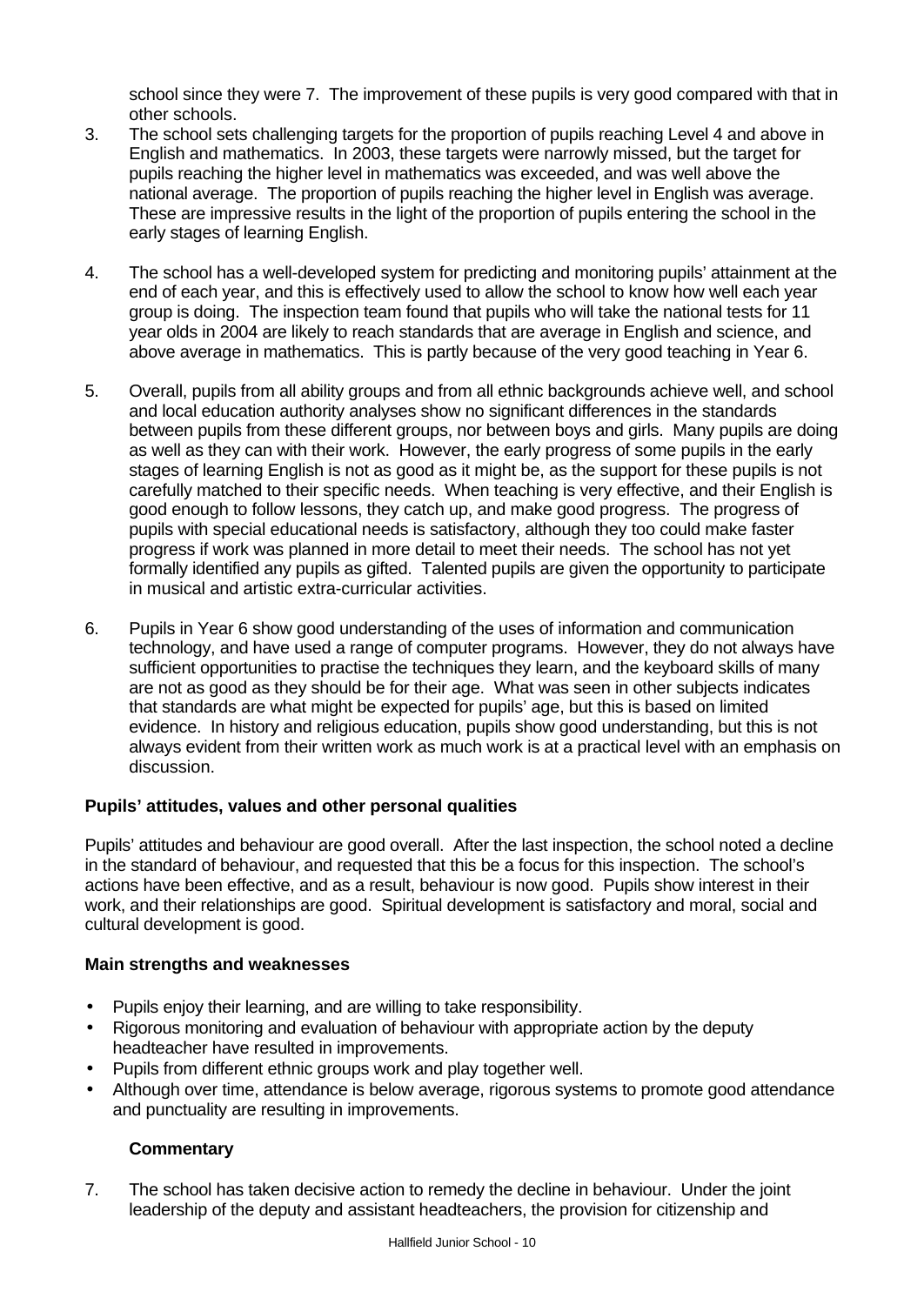personal, social and health education is linked effectively with the strategies to promote good behaviour. These are working successfully towards improving behaviour and developing consistency across the school. The deputy headteacher sets and rigorously monitors individual behaviour plans, detentions and letters sent home. Evidence shows that there has been a substantial decrease in the need for these sanctions. Good behaviour is rewarded with golden tickets and cinema tickets. Displays show pupils on a trip to a Tudor workshop with a letter from the centre, praising pupils for "their outstandingly good behaviour" during the visit and at lunchtime. The school has re-introduced a ten day induction programme across the school, setting expectations of behaviour and focusing on positive self-esteem for all pupils. The exclusions policy has preventative measures and follow-up procedures which involve liaison with outside agencies, and as a result the number of exclusions has decreased since the last inspection.

- 8. Positive behaviour management training with Year 6 pupils and school meals assistants, the purchase of playground resources and the re-organisation of lunchtimes and the involvement of Year 6 pupils at lunchtime to support with dinner duties are having a positive impact. Pupils report that they feel safe and happy and would like more games, resources for play and lunchtime clubs. The school is aware of the need to improve lunchtime supervision further in order to maintain good behaviour and has plans to address this.
- 9. Pupils' attitudes to school are positive. They are well motivated, and try hard with their work. Pupils co-operate well and understand the need for teamwork and working together constructively. Examples of this were seen in a Year 6 history lesson where a group worked independently to produce a presentation, and in a Year 4 ICT lesson where pupils shared resources well and supported each other during their learning. Pupils from the many different ethnic groups in the school get on well together, as do boys and girls.
- 10. Behaviour is good overall. It is very good when pupils come together for assemblies. Behaviour in lessons is mainly good, although when teaching is less challenging, or support is reduced when teaching assistants leave the classroom for other duties, some pupils become unsettled. At lunchtimes, behaviour is satisfactory, and concerns raised by a small minority of parents about playtime behaviour were not supported by the inspection findings. However, it was noted that boys tend to dominate the playground with ball games. The parents' questionnaire revealed some concerns about bullying and harassment. The school reports that it deals immediately with the few reported incidents of bullying and racism. There are plans to discuss the definition of bullying with parents and children and provide further reminders about the importance of sharing any concerns. Pupils report that the school's handling of these is prompt and effective.
- 11. Pupils' spiritual development is satisfactory. It is promoted in a variety of ways, including multifaith assemblies, circle time and discussions in religious education and other lessons. A good example of a moment of quiet reflection about religious freedom was seen in a Year 5 class learning about Hanukkah. The school is sensitive to the effect of religious observance, such as fasting during Ramadan, and provides an area for pupils to pray at lunchtimes. In an assembly, a pleasant atmosphere was set for pupils to reflect about the period leading to Christmas and what pupils were hoping for. Music was played and the room darkened. Music is also used effectively to provide a spiritual uplift for the beginning and end of assemblies. However, although assemblies are a positive contribution to the ethos of the school, they do not always meet the statutory requirement for an act of collective worship.
- 12. Pupils' moral development is good. They have a good understanding of right and wrong. Assemblies play an important role in moral development. A citizenship award is given every week for a child in each class. There is a strong emphasis on building confidence and selfesteem, with awards given for behaviour such as 'excellent participation in class discussion'. Good deeds such as 'excellent team player' and 'being courteous and opening the door' are displayed with the child's photograph. The use of circle time (speaking and listening shared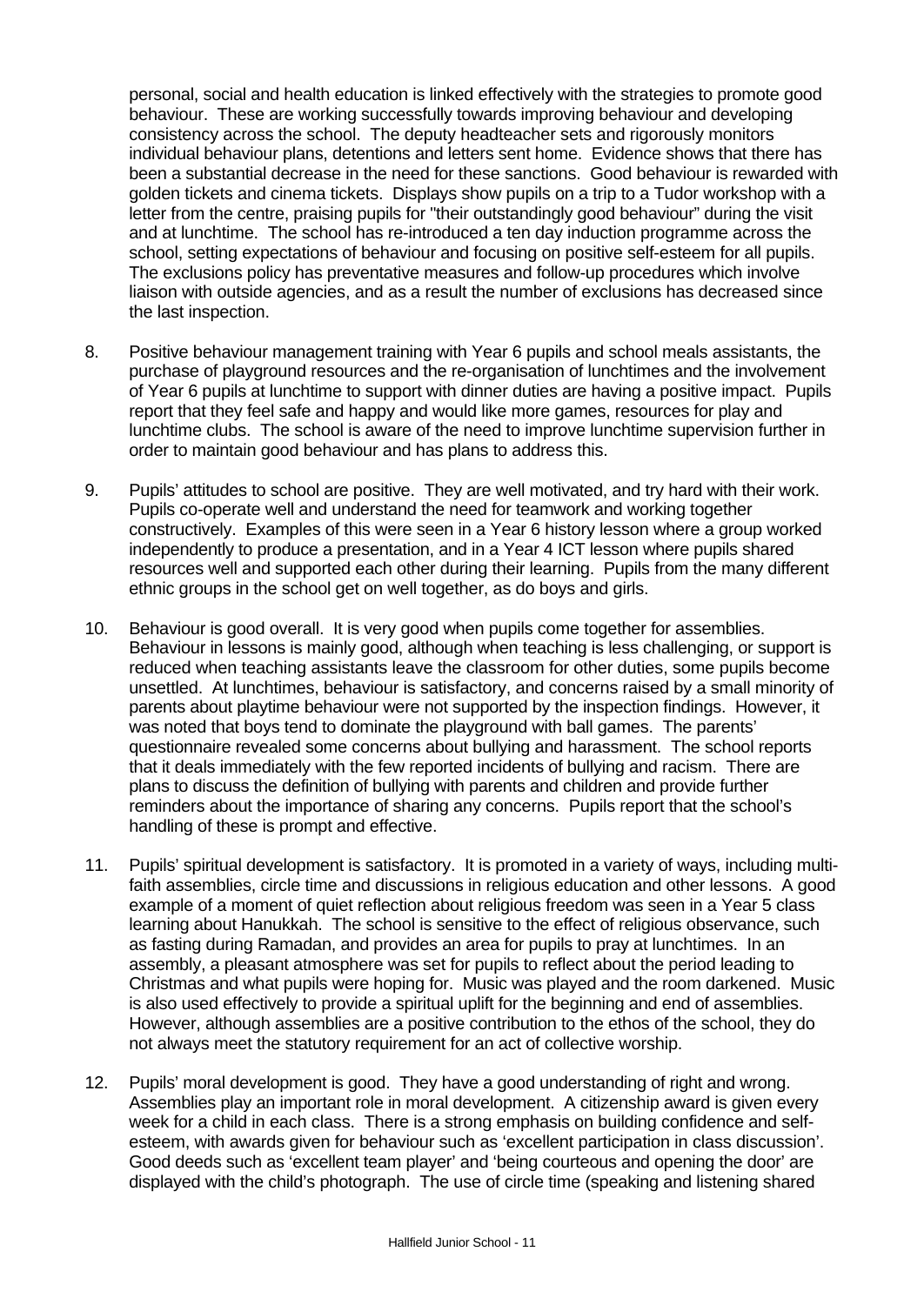time with a focus on different personal development issues) is having a good impact on pupils' moral and social development.

- 13. Social development is good. Relationships between pupils and staff are positive, and pupils show consideration to each other. For example, when a girl was spotted alone at playtime, another girl immediately asked her to join in with a group game. Positive strategies for managing relationships are provided. A group of three girls came up to the deputy headteacher and explained how they had worked together through their misunderstanding, explaining, "We did as you said, sir, and we're all friends now." A sense of responsibility is cultivated and Year 6 pupils are involved in supporting other pupils at playtimes. Year 5 pupils act as referees at lunchtime for football and there are plans for Year 5 pupils to teach table tennis to the younger ones. Pupils are fully involved in the decision making process in the school council, which is very effectively managed by the deputy headteacher. School council members were able to outline their role clearly and gave examples of issues they were working on, such as the need to develop opportunities for girls' football at lunchtimes. Members take their responsibilities very seriously and with great pride. They take the minutes for their meetings and plan the use of a small budget. Fairly high numbers of pupils reported that teachers listen to their ideas and that they are trusted to do things on their own.
- 14. Cultural development is good. Photographs on display show the wide variety of activities pupils participated in during their residential visit. During a visit to the Tate Gallery, pupils studied the work of Bridget Riley. High quality artwork was seen with pupils' comments, such as, "I was inspired by your work. The shapes you use are out of this world." The school also organises regular visits to the Serpentine Gallery. Pupils learn positive messages about key figures, for example, the lives of Stephen Lawrence, Martin Luther King and Rosa Parks. A range of religions and celebrations is covered through religious education and in assemblies. For example, Ramadan, Hanukkah, Eid and Christmas are all celebrated. An interesting display of poetry from different areas of the British Isles provides good examples of links with the English curriculum. The Creation Story display provided a range of creation stories from different cultures; Hindu, Mongolian and Native American. However, there is little acknowledgement in displays of the range of languages spoken in the school, or pupils' diverse language histories.
- 15. Extra-curricular activities such as football, basketball, art club and homework club, the whole school productions such as 'The Wizard of Oz' and 'Grease', and personal, social, health and citizenship education curriculum also play an important part in pupils' personal development.

#### **Attendance**

| Authorised absence |     | Unauthorised absence |     |
|--------------------|-----|----------------------|-----|
| School data        | 3.5 | School data          | 29  |
| National data      | 54  | National data        | N 4 |

# *Attendance in the latest complete reporting year (%)*

*The table gives the percentage of half days (sessions) missed through absence for the latest complete reporting year.*

16. Attendance in 2002-3 was unsatisfactory, with the reported figures below average in comparison to the national average. However, the school's very recent results show attendance is in line with the national average. This is due to the rigorous monitoring and evaluation systems, the emphasis on rewards for good attendance and punctuality and the effective partnership with the home/school liaison officer and the education welfare officer. For example, a weekly attendance certificate and the school teddy are given to a class for best attendance. The graphical display and the regular reminders in the newsletter for attendance and punctuality are also having a good impact. Reminder letters are translated in a wide range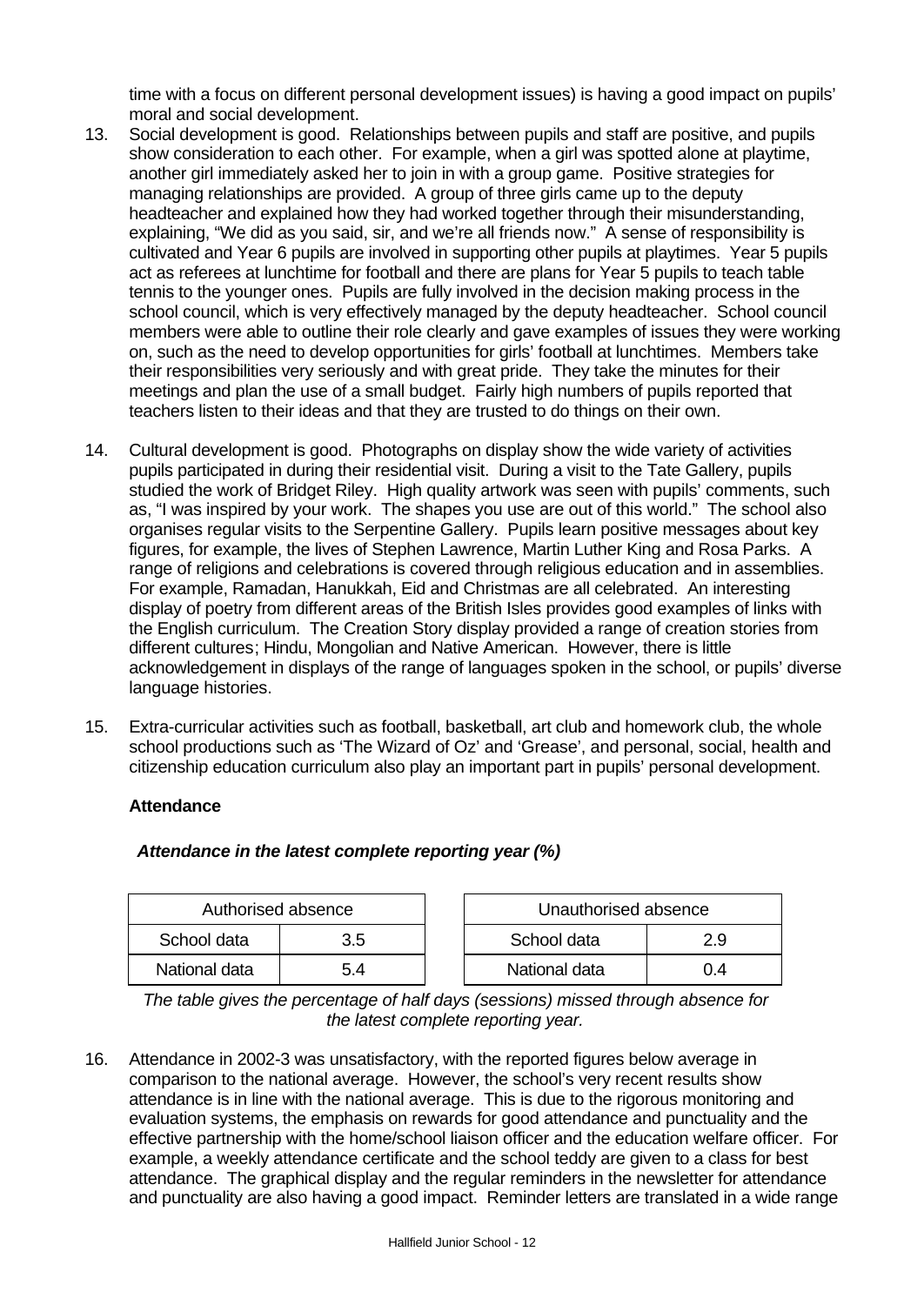of languages. Holidays during term time are discouraged by the school, but are a factor in the attendance figures. High pupil mobility also has an impact, as pupils may move without notice, leaving the school with difficulty in knowing when they should be removed from the roll. This accounts in part for the high level of unauthorised absence. A very high number of parents report that pupils like coming to school.

## **Exclusions**

| Categories used in the Annual School Census            | No of pupils<br>on roll | Number of<br>fixed period<br>exclusions | Number of<br>permanent<br>exclusions |
|--------------------------------------------------------|-------------------------|-----------------------------------------|--------------------------------------|
| White - British                                        | 23                      | $\Omega$                                | $\Omega$                             |
| White $-$ Irish                                        | $\overline{2}$          | 0                                       | 0                                    |
| White – any other White background                     | 63                      | 0                                       | 0                                    |
| Mixed - White and Black Caribbean                      | 3                       | 0                                       | $\mathbf 0$                          |
| Mixed - White and Black African                        | 6                       | 0                                       | $\mathbf 0$                          |
| Mixed - White and Asian                                | 3                       | 0                                       | $\mathbf 0$                          |
| Mixed - any other mixed background                     | 18                      | 0                                       | $\overline{0}$                       |
| Asian or Asian British - Indian                        | 5                       | 0                                       | $\overline{0}$                       |
| Asian or Asian British - Pakistani                     | 4                       | 0                                       | $\overline{0}$                       |
| Asian or Asian British - Bangladeshi                   | 14                      | $\overline{0}$                          | $\overline{0}$                       |
| Asian or Asian British – any other Asian<br>background | 18                      | 0                                       | $\mathbf 0$                          |
| Black or Black British - Caribbean                     | 4                       | 0                                       | $\mathbf 0$                          |
| Black or Black British - African                       | 38                      | $\overline{7}$                          | $\overline{0}$                       |
| Black or Black British – any other Black<br>background | 3                       | $\overline{0}$                          | $\overline{0}$                       |
| Chinese                                                | $\overline{2}$          | 0                                       | $\overline{0}$                       |
| Any other ethnic group                                 | 111                     | 4                                       | $\Omega$                             |
| No ethnic group recorded                               | 5                       | 0                                       | $\mathbf 0$                          |
|                                                        |                         |                                         |                                      |

*The table gives the number of exclusions, which may be different from the number of pupils excluded.*

# **QUALITY OF EDUCATION PROVIDED BY THE SCHOOL**

The quality of education provided by the school is good overall. This judgement is based on good teaching, effective strategies for raising pupils' standards of work in English and mathematics, good provision for pupils' personal, social and health education, the high level of personal support offered to pupils and very good links with parents and the community. There are weaknesses in support for pupils in the early stages of learning English.

#### **Teaching and learning**

Teaching and learning are good overall, with one quarter of teaching very good or excellent, particularly in Years 5 and 6. Most pupils are interested in their work, and try hard. Assessment

# *Ethnic background of pupils Exclusions in the last school year*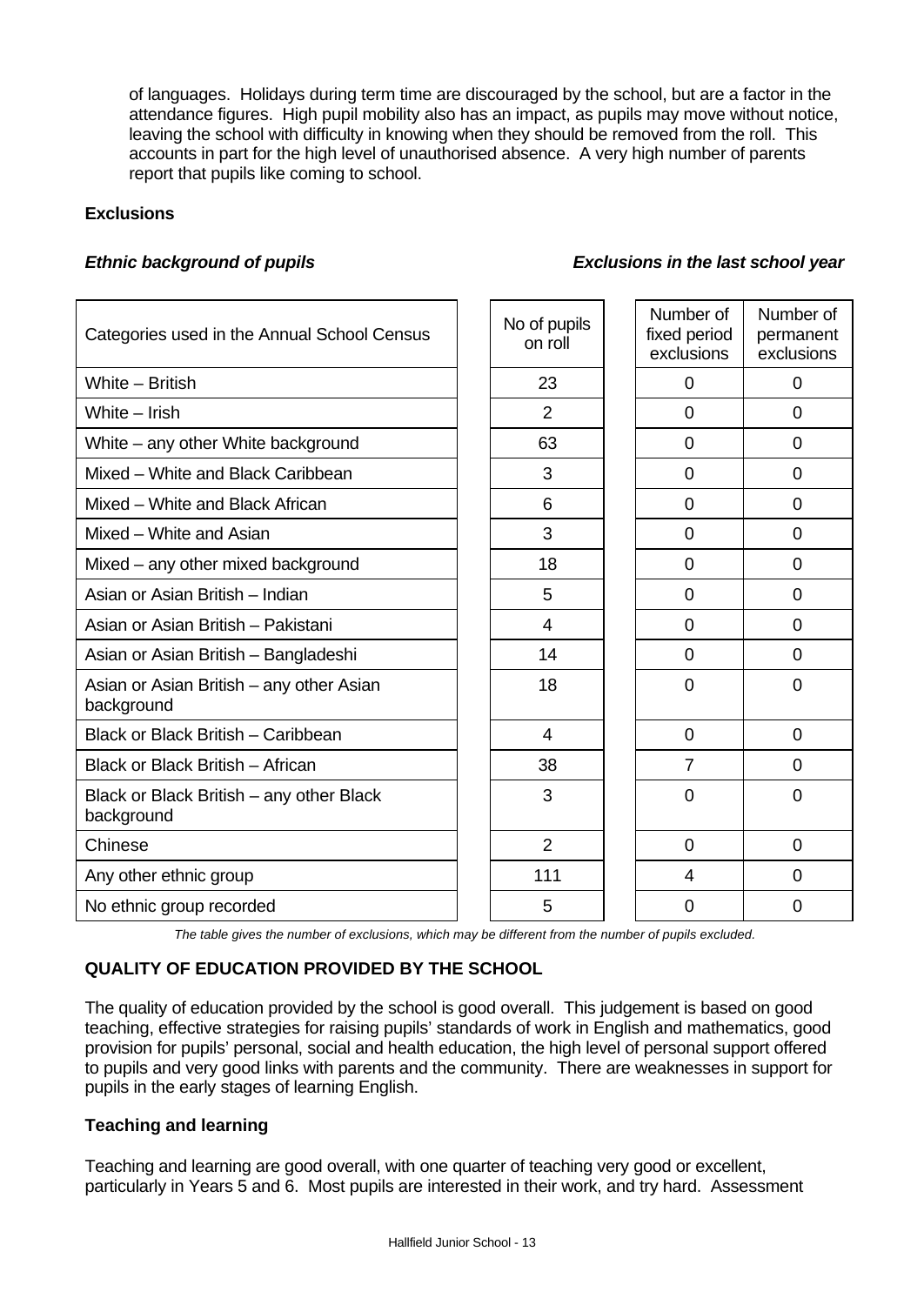gives feedback to pupils on the content of their work, but does not often indicate what pupils might do to improve. It is not consistent across the school.

#### **Main strengths and weaknesses**

- In the majority of lessons, teachers have high expectations, and use questions effectively, constantly challenging pupils to achieve high standards of work and behaviour.
- Strategies for teaching literacy and numeracy are good.
- Pupils learn well, and most want to concentrate and do their best.
- Staff have high expectations of behaviour and make them clear to pupils.
- Marking does not always make it clear to pupils what they need to do to improve.
- Teachers and support staff need to improve their specialist skills in developing the competence of pupils beginning to learn English, and those pupils whose competence is almost enough to reach national averages.
- Teachers plan work at different levels, but this planning lacks detail for those pupils who need the most help.

#### **Summary of teaching observed during the inspection in 34 lessons**

| Excellent | Very good | Good     | Satisfactory | Unsatisfactory | Poor | Very Poor |
|-----------|-----------|----------|--------------|----------------|------|-----------|
| 2(6%)     | 7 (21%)   | 11 (32%) | 12 (35%)     | 2(6%)          |      |           |

The table gives the number of lessons observed in each of the seven categories used to make judgements about lessons; figures in brackets show percentages.

- 17. Overall, this is a picture of good teaching, with pupils in Years 5 and 6 regularly experiencing challenging lessons which encourage them to do their best work. Teaching in Years 3 and 4 is satisfactory. Some support in small groups to the pupils requiring most help is not focused well enough on their specific needs.
- 18. Staff have high expectations of pupils' behaviour, and they use a range of effective strategies to achieve this. Expectations are made very clear to pupils, who generally try hard to live up to what teachers demand of them; well over four fifths of pupils filling in the questionnaire thought that they had to work hard, found out new things in lessons, and got help when they were stuck. Most pupils are keen to learn, especially when they are challenged by work that interests them. This was seen in a science lesson in Year 6, where pupils were asked to predict outcomes, pressed to define their responses more accurately, and then evaluate their own learning. Over nine tenths of parents think that teaching is good, and almost as many think that staff expect their children to work hard.
- 19. Most lessons are lively and stimulating, and pupils respond with real enthusiasm and pleasure. Pupils co-operate well and understand the need for teamwork and working together constructively. This was seen in a Year 6 history lesson taught by the deputy headteacher, where a group of pupils prepared a presentation on their findings on someone's life from research on a number of documents. They took different roles in the research and presentation, handing over to each other smoothly and showing interest in each other's findings. It was also seen in a Year 4 ICT lesson where pupils, including mixed pairs of boys and girls, took turns to use the keyboard and mouse, and showed each other various techniques during the practice session. In the minority of lessons when teaching is less challenging or the pace is too slow, some boys in particular lose concentration and have to be reminded to get on with their work. In some classes, pupils needing support lose concentration when the teaching assistants need to leave to carry out other duties.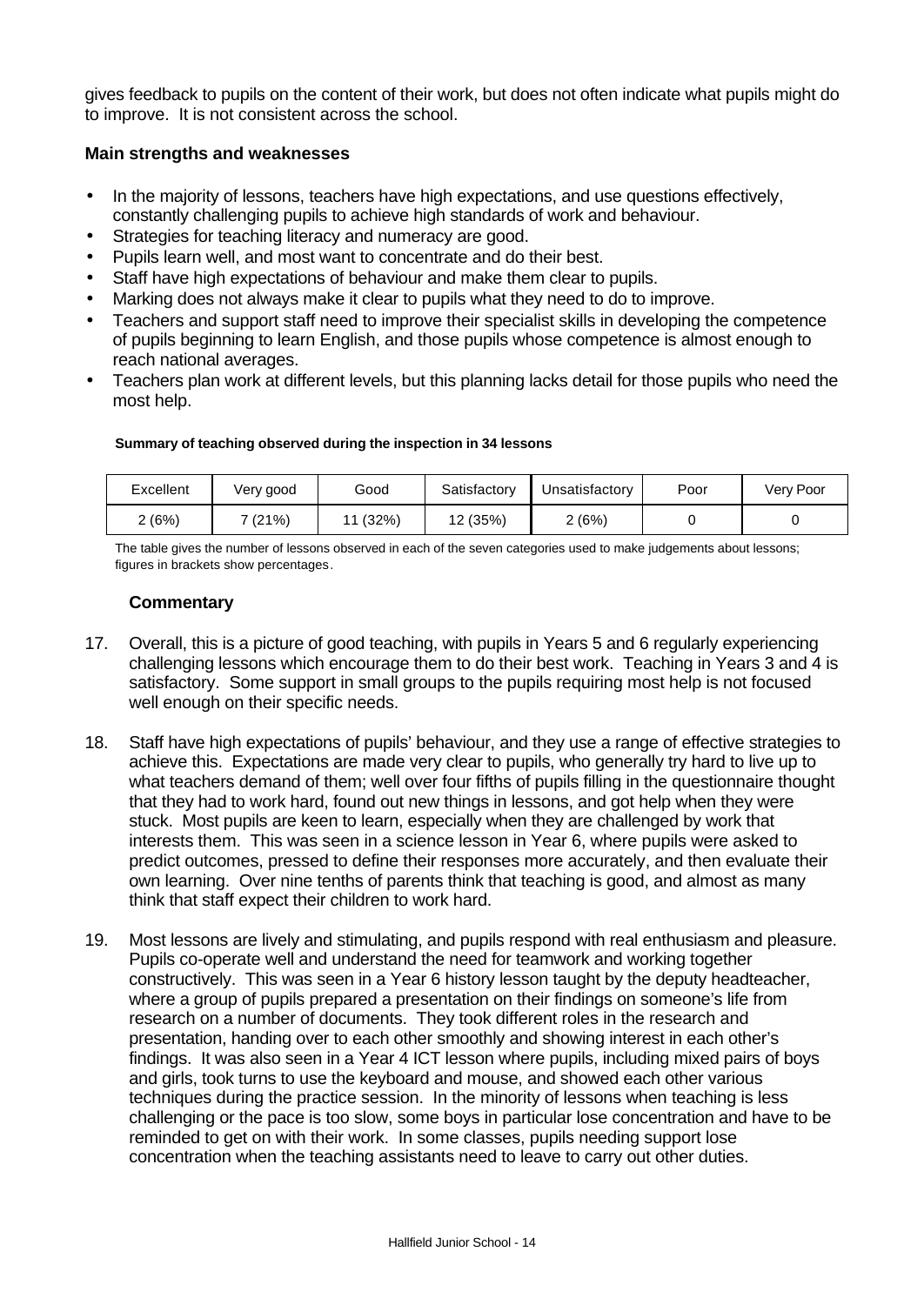- 20. Most teachers use an active and lively style to develop pupils' vocabulary and their ability to express their ideas. They use questions effectively to guide pupils' thinking, and to help them to explain their ideas. In the best teaching, there is a clear focus on the vocabulary that pupils need in order to make progress in the subject. This is of particular help to the pupils who are learning English as an additional language. This was seen in an excellent mathematics lesson, where the teacher ensured that all pupils understood key vocabulary for a lesson on shapes and angles. He ensured that pupils answered as fully as possible, in whole sentences, modelling the kinds of responses she wanted to hear from pupils in good, clear spoken English. As a result, pupils developed their skills in English as well as their mathematical understanding in this lesson.
- 21. Where teaching is strong, as in the example above, the needs of pupils learning English as an additional language are catered for well, and they achieve well because of this good teaching. These class teachers give due regard to pupils' levels of competency in speaking and listening, reading and writing, particularly those in the upper part of the school. They specifically plan to ensure an environment which is rich in language and provide lots of visual clues to aid children's understanding of spoken English. Most teachers have strengths in questioning to develop pupils' ideas. However, in the majority of lessons, staff, including some supporting pupils in the early stages of learning English, do not have enough understanding of their specific needs. There is not a sufficient emphasis on the development of key vocabulary, nor on the language structures that pupils need to speak and write in correct English.
- 22. Pupils with special educational needs have individual education plans to guide teachers and classroom assistants. These are seen and referred to by the staff who support them in small groups, but the targets in the plans are seldom used to inform class teachers' planning. The pupils in the earliest stages of leaning English are often grouped with pupils with special educational needs, and supported by teachers or classroom assistants with tasks that do not always correctly match their different learning needs. Lesson plans, even those of the most effective teachers, do not clearly identify the appropriate steps taken to meet the needs of either group of pupils.
- 23. The continuous assessing and reviewing of pupils' progress through the stages of learning English are weak, and as a result many pupils on the more advanced stages of learning English remain identified as early learners of the language on the class lists. These pupils do not have specific learning targets related to their language needs against which their individual achievements can be measured and recorded. The progress of pupils with special educational needs is measured against targets in their individual education plans, which are regularly reviewed.
- 24. Teaching is good in mathematics, and satisfactory in English, science, and music with some very good and excellent teaching in both these subjects in Years 5 and 6. Across the school there are effective strategies for the teaching of literacy and numeracy. Mathematics lessons are characterised by good subject knowledge, varied teaching methods and high expectations by staff. This accounts for the good progress that pupils are making. Overall, teaching is good in specialist information technology lessons, but is not followed up sufficiently well across the curriculum. Too few lessons in other subjects were seen to be able to make subject-related judgements about the quality of teaching, but sampling indicates good teaching overall. In some classes, homework is used very effectively to support pupils' learning. For example, a Year 6 religious education lesson was based on the expectation that pupils had carried out research at home in preparation – and all had done so.
- 25. Although the school has recently introduced a number of strategies to improve the way that teachers assess pupils' work as they teach and give feedback, these are not yet being used consistently by all teachers. Most teachers write comments about the content of pupils' work, and some invite responses to these comments, but they do not consistently let pupils know how they can improve their work. Some teachers are good at making links with what has gone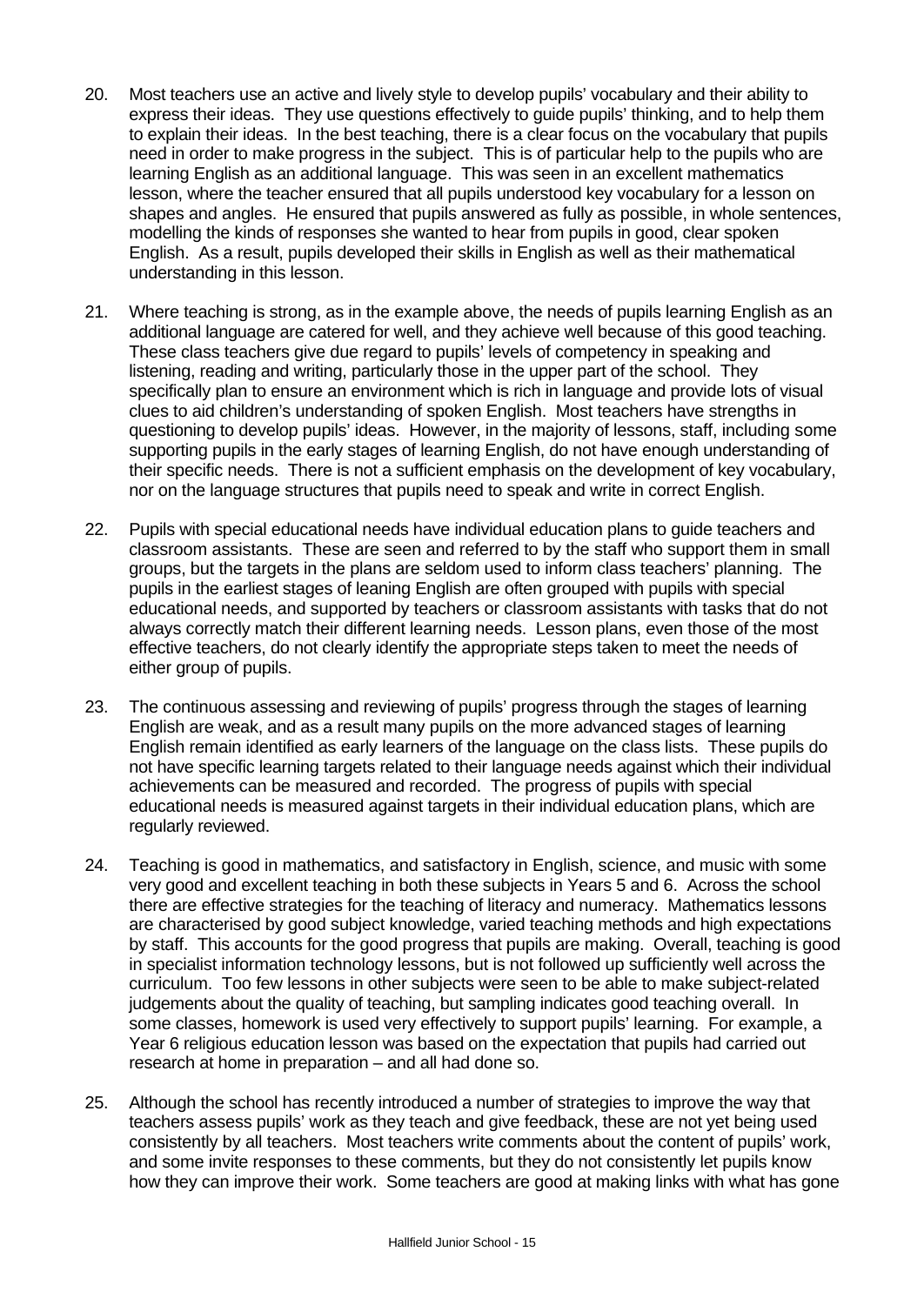before, or what pupils are learning in other subjects, but there is a need for more work on helping pupils to know how well they are doing and what they can do to improve.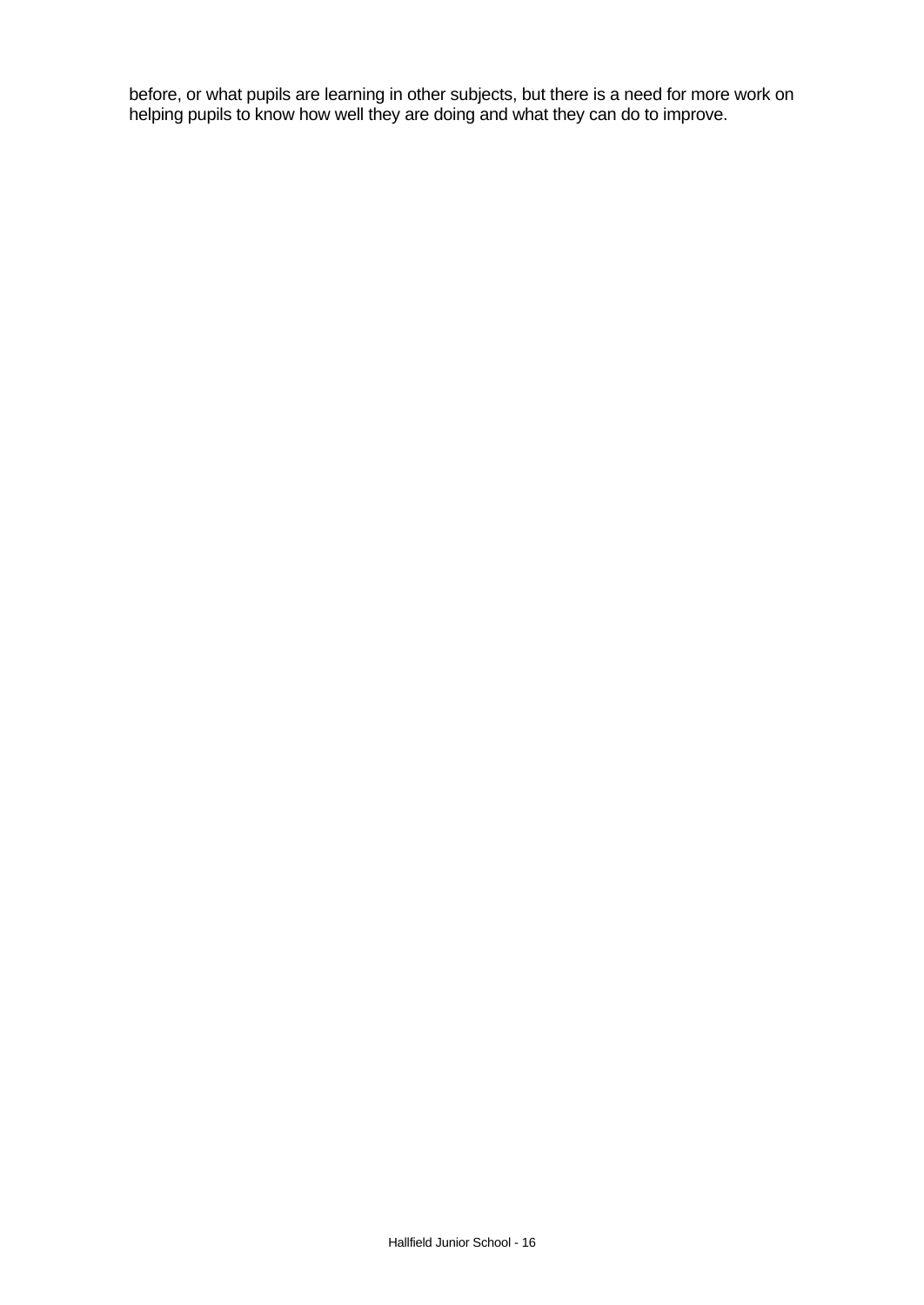# **The curriculum**

The school provides a satisfactorily broad and balanced curriculum that meets statutory requirements, including those of providing personal, social and health education. The sufficient staffing and accommodation, and good resources enable the National Curriculum to be taught effectively.

#### **Main strengths and weaknesses**

- Literacy and numeracy are planned effectively.
- Personal, social and health education are strong.
- There is a good range of opportunities to enrich the curriculum.
- Resources for most subjects are plentiful, and well organised.
- Considerable improvement has been made in provision for design and technology since the last inspection.
- All subjects have an adequate time allocation with an appropriate emphasis on literacy and numeracy.
- Links between subjects are planned to increase the opportunities to learn important skills.

- 26. Since the last inspection, planning has been improved by the adoption of nationally recommended guidelines in most subjects. All subjects of the National Curriculum are provided for, including the provision for citizenship and personal social and health education. This also includes education for sex and human relationships, drugs and alcohol use and abuse. The school now has appropriate sex education and drugs education policies in place. A 'Drugs Caravan' visits the school each year to raise pupils' awareness of drug misuse, and lessons in sex education form part of the science curriculum. Circle time in personal and social education make a positive contribution to pupils' overall development and help them build good relationships between pupils and between pupils and adults.
- 27. Planning has improved since the last inspection particularly in foundation subjects such as design and technology and physical education. All elements of design and technology, a weakness during the last inspection, are now covered, and weaknesses in the provision for information and communication technology have largely been addressed. The curriculum for history and geography emphasises the building of skills in historical and geographical enquiry and interpretation, as well as covering the necessary topics. Programmes for the delivery of literacy and numeracy follow the national strategies and their effective implementation has ensured a positive contribution to raising standards. The cross-curricular links between some subjects are well used as a means to providing more extensive opportunities, for example in information and communication technology. Swimming is regularly provided in physical education.
- 28. The range of extra-curricular opportunities offered is good and includes a number of music and sporting activities, as well as after school clubs such as French, information and communication technology club and art talents club. Most club activities are generally well attended by both boys and girls. Good use is made of the wider community to support teaching and learning. The school works regularly with the local police. A massive art project has been carried out in partnership with Serpentine gallery. Year 6 also worked on a music, art and drama week. The use of visitors enhances the curriculum in many fields. Good examples are the regular visits by each class to the local library. Educational visits, including the school journey, are well linked to the planned topics and therefore make a useful contribution to extending pupils' academic knowledge, as well as providing valuable social benefits.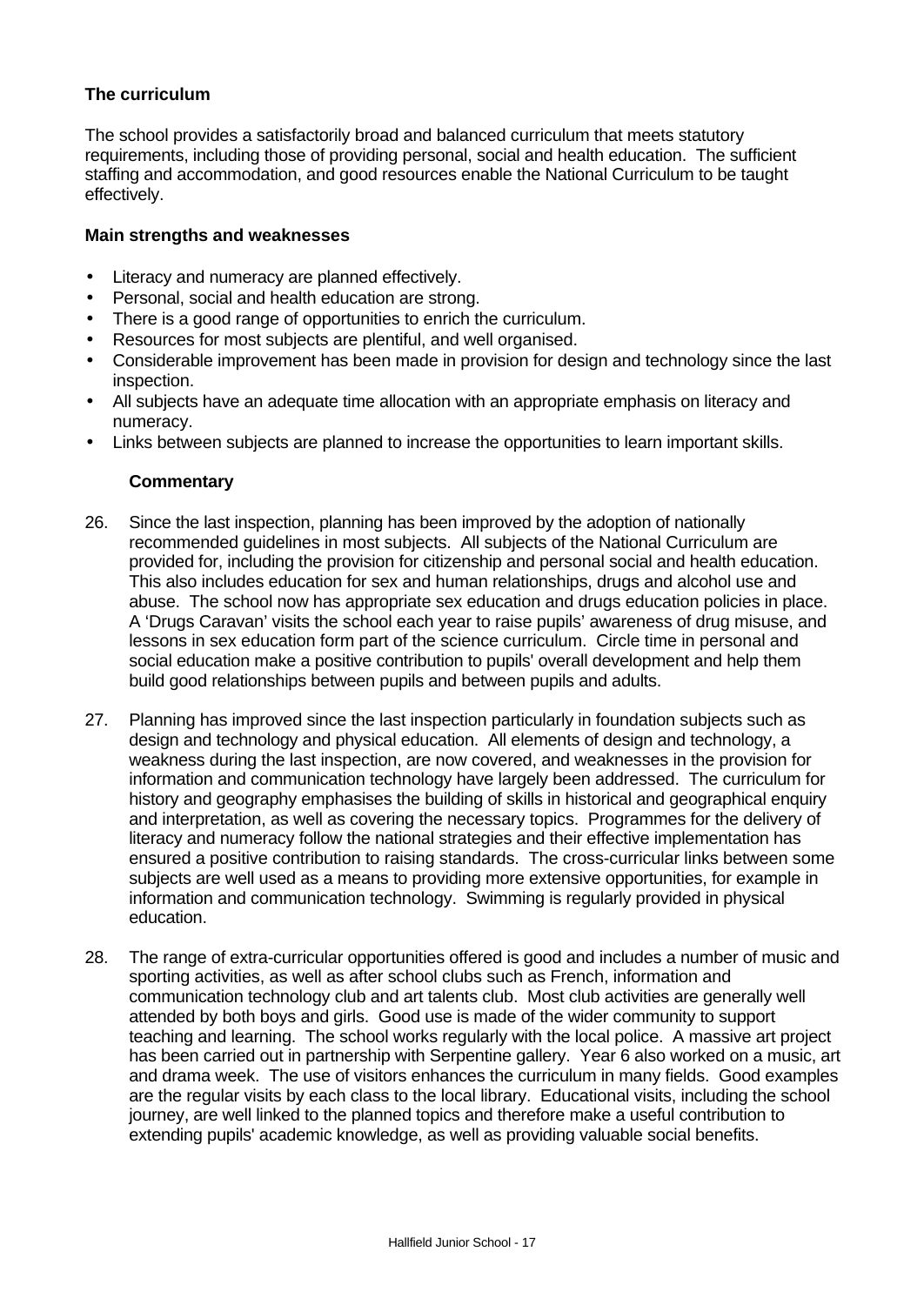- 29. Pupils are encouraged and enabled to take a full and active part in the whole curriculum. However, the curriculum is not being adapted effectively by teachers to enable pupils new to English to make sufficiently rapid progress. The recognition and celebration of pupils' home languages is not visual on displays around the school. Pupils with special educational needs are appropriately identified, and provision for some needs is good. Although all these pupils have individual plans, they are too often grouped with pupils in the early stages of learning English as an additional language without a clear distinction between the two types of learning needs. This slows the progress of both groups.
- 30. Overall, the school's accommodation allows the curriculum to be taught effectively, except in the temporary classrooms, which are cramped and do not have a water supply. The plans to replace this temporary accommodation have been postponed for reasons outside the school's control, and the school is awaiting the necessary financial approval for these major building works. The premises are appropriately maintained and are a safe environment for pupils and staff. There are sufficient teachers to meet curricular demands. The support staff levels are generally appropriate. Resources for learning are good. They are well organised, and some co-ordinators ensure that they are supported with appropriate guidance for their use.

#### **Care, guidance and support**

Good provision is made for welfare and guidance. This enables pupils from all backgrounds to feel valued and secure.

#### **Main strengths and weaknesses**

- A healthy and safe learning environment is provided.
- Pastoral support and guidance are of a high quality.
- Pupils' views about the school are carefully considered.
- Personal development is very well monitored.
- Procedures for ensuring that pupils know how to improve their work are not sufficiently rigorous.

- 31. Very effective arrangements are in place for pupils' health and safety. Such matters receive a high priority including regular inspections and risk assessments undertaken by governors and staff. Health education is included in the curriculum, including good provision for sex and drugs education. Illness and accidents are dealt with competently by staff trained in first aid and appropriate records are maintained and reviewed. Child protection issues are handled carefully by the headteacher in close co-operation with other agencies, especially social services.
- 32. Pastoral support and guidance to pupils are a strong feature. Teachers and support staff show a caring approach and encourage pupils to raise any concerns. High quality advice is provided by specialist advisors including the home/school liaison officer and the refugee counsellor. This is especially important for pupils who are at an early stage in learning English. The support helps families to get the services they need, and to understand how to help their children make the best of school. As a result, pupils settle quickly in school and are able to concentrate on learning. Pupils with special educational needs are supported well. The personal development of all pupils is very well monitored by teachers and support staff. The information to individual pupils about academic progress and how they can improve is not sufficiently challenging.
- 33. Induction arrangements for pupils transferring from the infant school are extremely thorough and enable them to make a confident start in Year 3. The many children from a wide variety of backgrounds who join at a later stage, all of whom are learning English as an additional language, are made welcome. They are well supported in this way by the class teacher and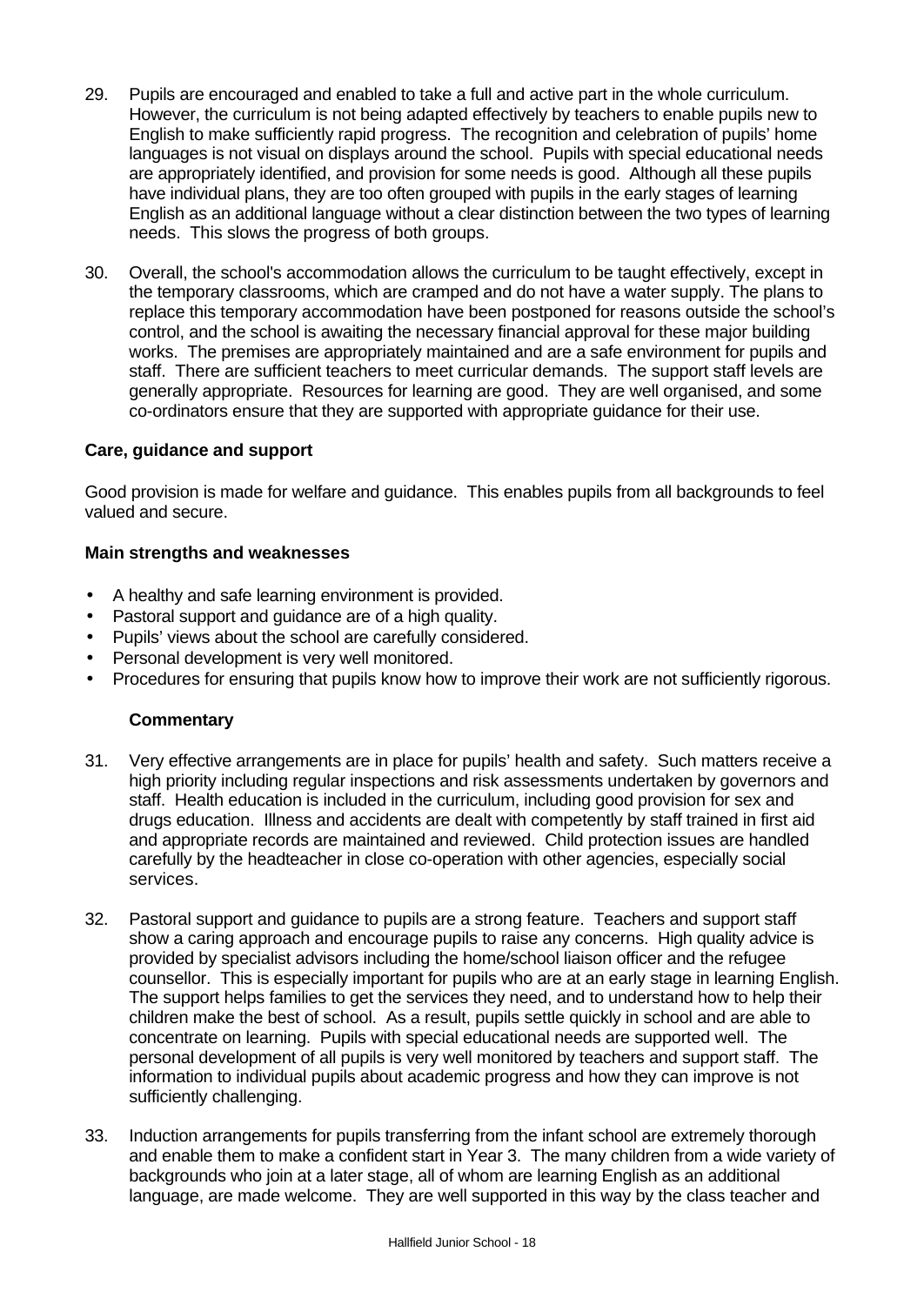other specialist staff. Such pupils also benefit from the 'buddy' system that usually involves help from a pupil speaking the same home language. Discussions take place with parents of children who arrive at the school new to English schooling, and are helpful in identifying their needs.

34. The school council meets regularly. This provides a helpful forum for pupils to put forward suggestions, raise any concerns and to respond to any specific matters raised by the school. A survey of pupils' views through questionnaires is also undertaken. Such measures enable pupils to have a constructive role that is valued by the school and often contributes to changes being made.

#### **Partnership with parents, other schools and the community**

The close partnership with parents and very good educational and community links make a significant contribution to the life and work of the school. Parents feel valued by the school and appreciate the help the school provides for them and their children. As a result, parents feel more confident in helping their children to do well in school.

#### **Main strengths and weaknesses**

- Parents are well informed about their children's progress and school activities.
- Effective links with nearby schools have a positive impact on pupils' learning and social development.
- Extensive involvement with the community enriches curriculum opportunities and helps local families.

- 35. The school places a strong emphasis on working closely with parents from the wide range of social, ethnic and cultural backgrounds. The school is also very fortunate to have a number of bilingual staff who are able to share the language and culture of the pupils. Very supportive arrangements are in place to help parents of children when moving into and out of the district, including refugees and asylum seekers. Good information about progress and standards is provided at meetings with the class teacher and in the annual written reports. Newsletters, informal discussions and meetings about the curriculum keep parents well informed about school activities. Better arrangements of interpreters and translating texts to support ethnic minority pupils and their parents would further enhance the provision. The parents of pupils with special educational needs are consulted about the support for their children, and are actively involved in reviews of their progress.
- 36. A clear picture about the school's achievements is set out in the high quality annual written report issued by governors. The school prospectus does not fully meet legal requirements as there is no reference to parents' right to withdraw their child from religious education and collective worship. This aspect is, however, explained to parents as part of the induction process. The work of the home/school liaison service provides an invaluable contact with local families, especially those who are new to educational matters in this country.
- 37. There is very good co-operation between governors and staff of the infant and junior schools. This facilitates the smooth induction of pupils at age seven. Joint arrangements are made for site maintenance, lunchtime meals and educational policies such as race awareness and exclusion. Parents are especially well advised about choices for transfer to secondary schools. Last year this resulted in pupils moving to 12 different secondary schools. The work of the Education Action Zone has a positive impact especially with the learning support arrangements for pupils in Year 5. The weekly after school homework club is supervised by sixth form students from Marylebone Girls School.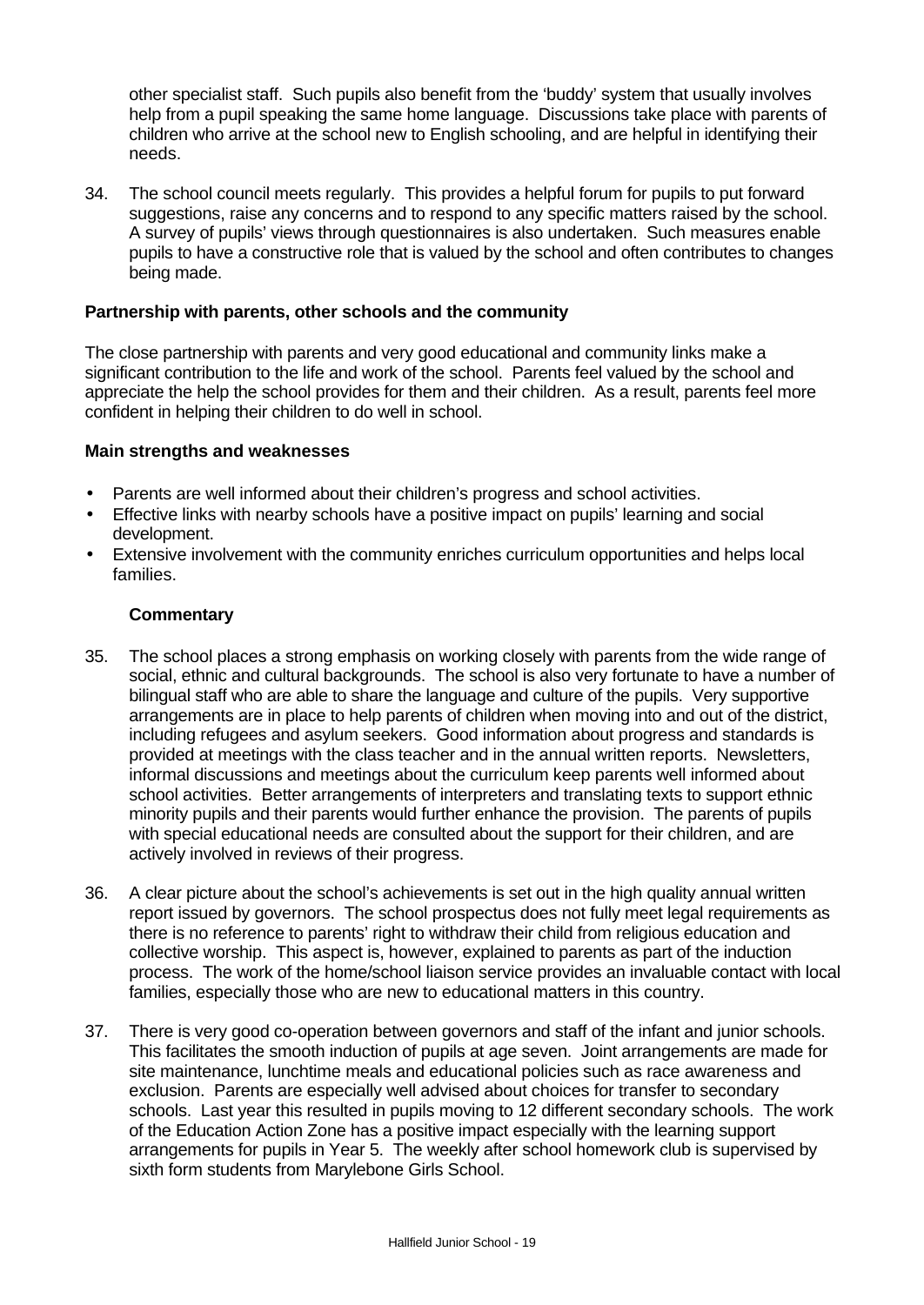38. The school premises are used on three evenings a week for classes for adult education classes and at weekends by an Arabic and Greek school. A refugee counsellor works with families in school. There are also strong links with the Bayswater Family Centre and St. Stephen's Women's Refuge. The school provides courses for parents on English, parenting skills and first aid. Support by local businesses including a bookshop, restaurant and cinema enable special events to take place that help children's learning and development. The school is successful in securing grants from external organisations including a contribution of £1,500 towards the cost of a Year 5 residential visit.

# **LEADERSHIP AND MANAGEMENT**

The leadership and management of the school are satisfactory overall. The headteacher provides a clear vision for the school, which has resulted in a positive ethos for learning and a high level of commitment by all staff. However, the leadership of curriculum subjects and pupil support is variable, with some strengths but some important weaknesses. The governors provide a good level of support and challenge.

#### **Main strengths and weaknesses**

- The key senior leaders are excellent role models as teachers and play an effective role in improving management.
- Very good financial management systems have enabled the governors to ensure that the school has successfully managed recent funding fluctuations and is well prepared for the future.
- The leadership and management of support for pupils with English as an additional language, and of science, are unsatisfactory.
- The monitoring of teaching and learning has not resulted in these identified weaknesses being addressed.
- The school's participation in the local Education Action Zone is improving teaching and learning.

- 39. The headteacher provides sound leadership and a clear vision for the school's development, which has enabled its very positive and welcoming climate to be maintained and enhanced in a period of increasing local instability and mobility. She has ensured that the school has maintained a very good senior leadership team and a cohesive staff, despite staff turnover, often through promotion. This has played a major part in securing the substantial improvements since the last inspection. She has also ensured that the school has made very good use of its participation in the local Education Action Zone to develop very good teaching and learning approaches in Years 5 and 6. The school's performance management system ensures that all teaching staff have improvement targets which they have identified in discussion with senior management, but its effectiveness in improving teaching or management quality is limited because it is not tied to a sharp enough focus by the senior leadership on identifying and taking action on weaknesses in performance.
- 40. The roles of the deputy headteacher and assistant headteacher have been very effective in promoting good teaching, learning and behaviour management by example and by improving the behaviour management system. However, the effectiveness of curriculum and year coordinators and support managers is variable. There have not been checks on the quality of support teaching, so that weaknesses seen by the inspection team in support for pupils with English as an additional language have not been remedied. Some subject and year leaders have combined great enthusiasm and commitment with good analysis of pupils' work to identify and promote ways to improve provision. For example, leadership in mathematics has rigorously identified ways in which all aspects of the subject can be improved. There has been effective staff training, including teaching assistants, teaching and learning have been monitored thoroughly, resources are good and planning has been detailed. As a result, staff have high expectations, and pupils are aware of how to improve their work. This systematic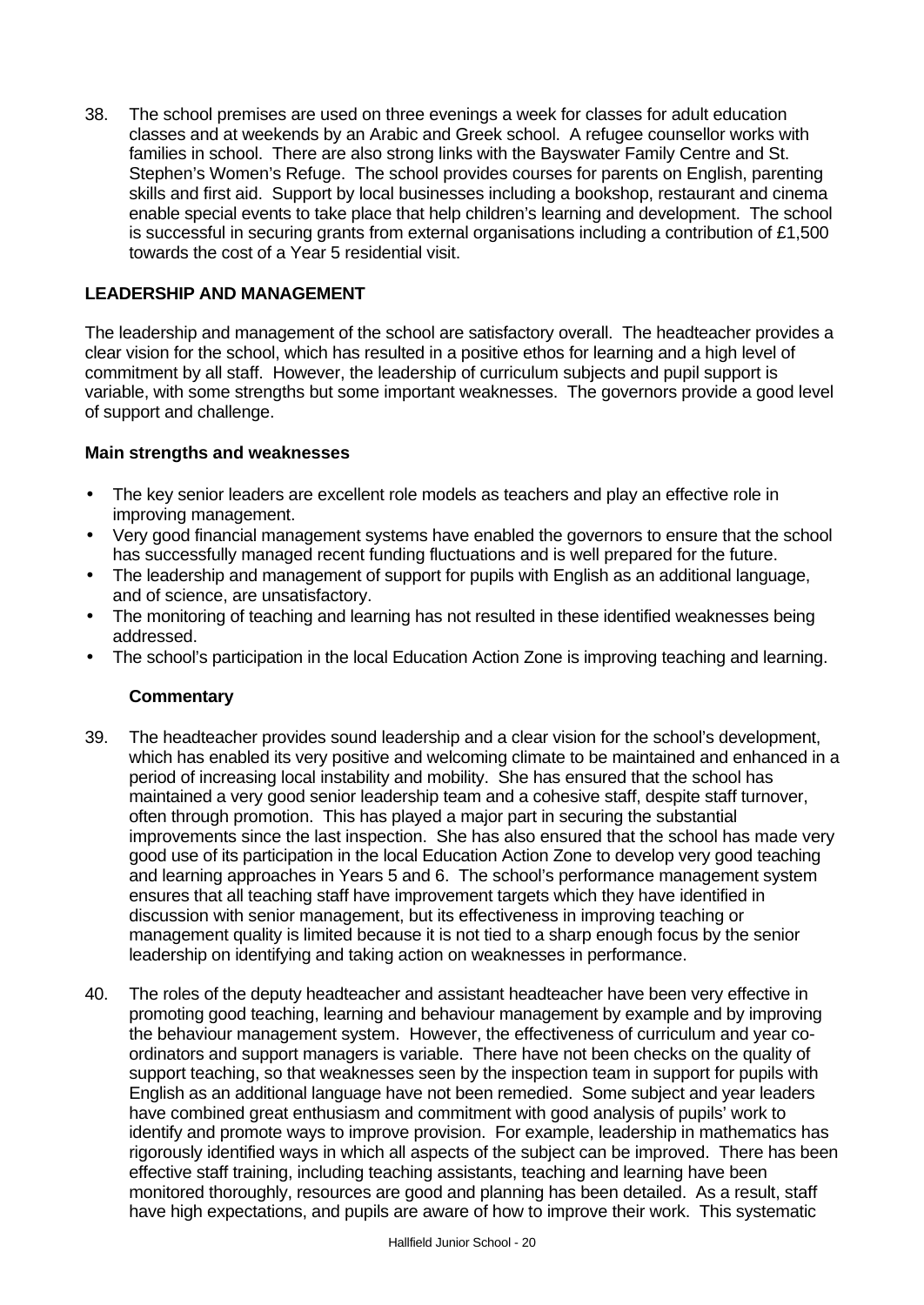approach has ensured that pupils of all levels of ability make good progress, and accounts for the high standards achieved. Some other subject leaders have done too little to analyse assessment results and use this information to improve teaching.

- 41. The leadership and management of special educational needs are improving. Since she was appointed, the new acting co-ordinator has concentrated on setting up good systems for identifying pupils' special educational needs, and for reviewing pupils' progress. She is aware that the support to pupils in the classroom is not always sufficiently focused on pupils' specific needs, and plans to work more closely with class and support teachers to remedy this. She works closely with the co-ordinator for English as an additional language, to establish clarity about the difference between learning difficulties and the early stages of English. The proportion of pupils identified as having special educational needs is high, and the new coordinator is conducting a series of reviews, which are likely to determine that fewer pupils than currently identified need additional help.
- 42. The leadership and management of support for pupils with English as an additional language are unsatisfactory. Although since the last inspection the school has established a system for assessing the needs of these pupils, it is not sufficiently rigorous. The special educational needs co-ordinator and the co-ordinator for English as an additional language carry out a helpful initial interview with parents to collect the most useful information about pupils' backgrounds and their linguistic competencies in English as well as their other languages on admission. This information is recorded on profiles, which also identify pertinent background information, but more detailed assessments of pupils' stage of English acquisition are not carried out early enough. Assessments, when they do take place in June and December, are carried out by all relevant staff, but are not dated, making it difficult to track pupils' progress. Some assessments are inaccurate, with pupils being assessed as being at the earlier stages of learning English when they have already developed basic English skills, and records give little or no guidance to teaching staff on how best to support their learning. The co-ordinator does not take a lead in building the specialist skills in developing pupils' capabilities in English among all staff, as might be expected in a school with such a high proportion of such pupils. This means that the provision is too dependent on the effectiveness of individual class teachers and teaching assistants. Because of the strength of teaching and learning in Years 5 and 6, most pupils with English as an additional language achieve well by the end of Year 6. However, weak support holds back those of the pupils who are new to learning English and those who have basic English skills but need continuing support to make the progress required to reach the expected National Curriculum standards. The specialist support teachers do not provide a strong lead of how to support the pupils in the classroom, and the resources they produce for them are limited.
- 43. The school's development plans are based on a system of identifying and improving curriculum provision in order of priority, with a strong emphasis so far in the current school year on continuing to improve English, mathematics and ICT. The plans have been successful in promoting staff awareness of good new curriculum approaches, such as the extended writing approach which has been developed through the Education Action Zone project.
- 44. Governors are knowledgeable and experienced, with a strong commitment to the school. They work in effective partnership with the headteacher and senior management team, and provide challenge as well as support. Many know the school well, with a good understanding of the difficulties the school faces as well as its successes, and a core of governors visits regularly. The committee structure is well established, and governors use committees effectively in making decisions. The governing body has a system of continuous review of the school improvement plan, parts of which are shared with the infant school. The plan forms the basis of agendas for the relevant committees, and the overall plan is overseen by an executive. Although governors review the plan's progress, the review does not focus enough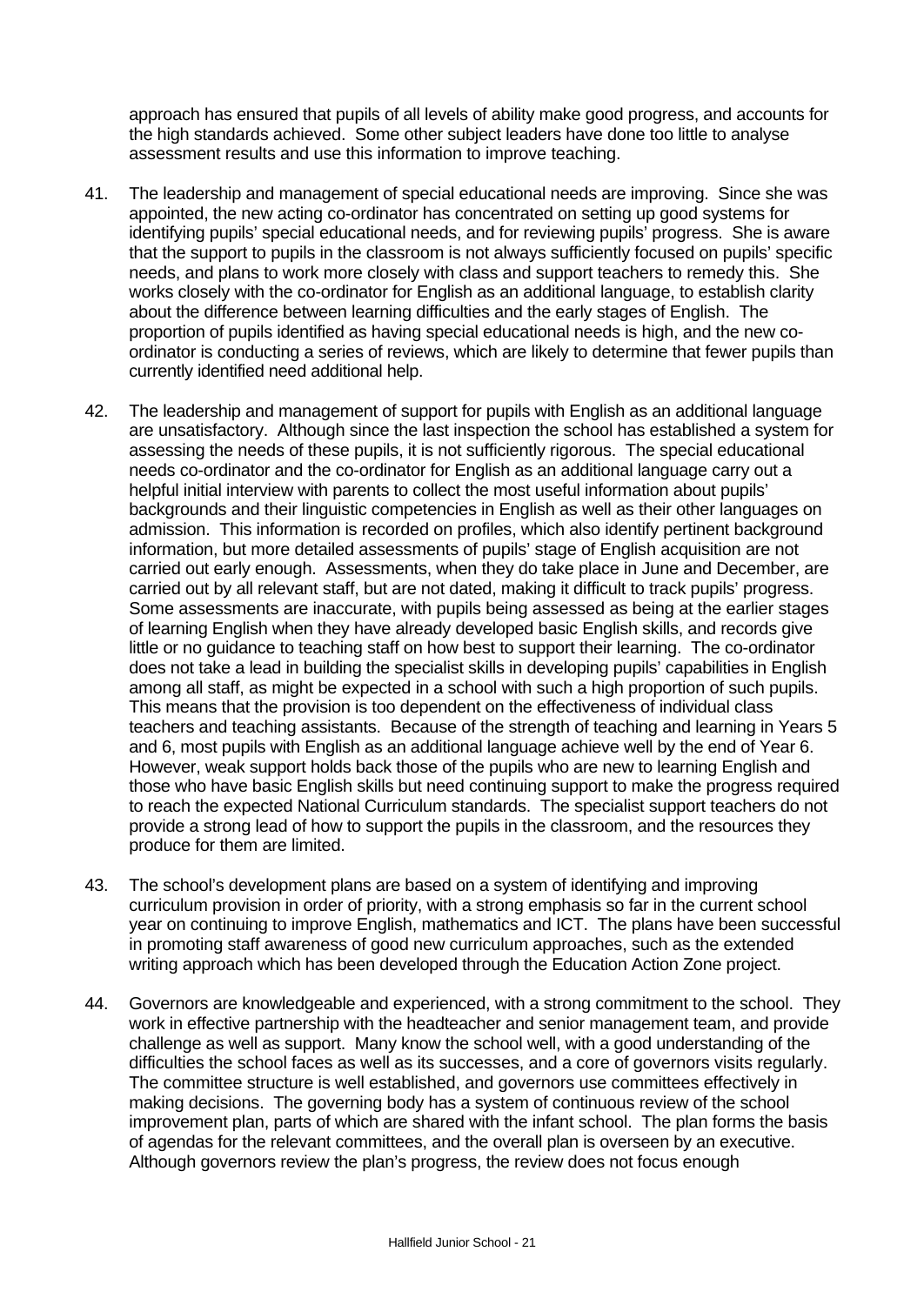on how effective the previous year's development plans were in improving pupils' attainment, and how effectively the budget has been spent in raising standards for different groups of pupils in the school.

45. The governors have ensured that the school now meets legal requirements that were reported at the last inspection as not being met. Their annual report to parents is a very well written and presented document which gives parents a very thorough account of the achievements of the school and their own work. However, the governors have not ensured that the school always meets the legal requirement to hold a daily act of collective worship and to include in the prospectus the required information on parents' right to withdraw their children from religious education and collective worship.

# **Financial information**

# **Financial information for the year April 2002 to March 2003**

| Income and expenditure $(E)$ |           |  | Balances (£)                           |         |
|------------------------------|-----------|--|----------------------------------------|---------|
| Total income                 | 1,181,334 |  | Balance from previous year             | 290,220 |
| Total expenditure            | 1,143,389 |  | Balance carried forward to the<br>next | 328,165 |
| Expenditure per pupil        | 3540      |  |                                        |         |

46. The governors' overall strategic financial management is very good. Very good systems are in place for long term management of the budget, including the use of a contingency fund built from past surpluses. The very capable financial administrator and finance governors have identified the need to respond to fluctuating funding and pupil mobility with sophisticated long term financial planning. The school has thus been able to avoid the financial crises which have beset many London schools and has sustained good quality staffing, buildings maintenance and administrative services. It is also well prepared financially for the anticipated building programme. The governors ensure the school seeks good value for money by obtaining several quotations for major spending items. It consults parents, pupils, staff and other key users and challenges the quality of these infrastructure services. It has yet to apply these best value principles to pupil support services.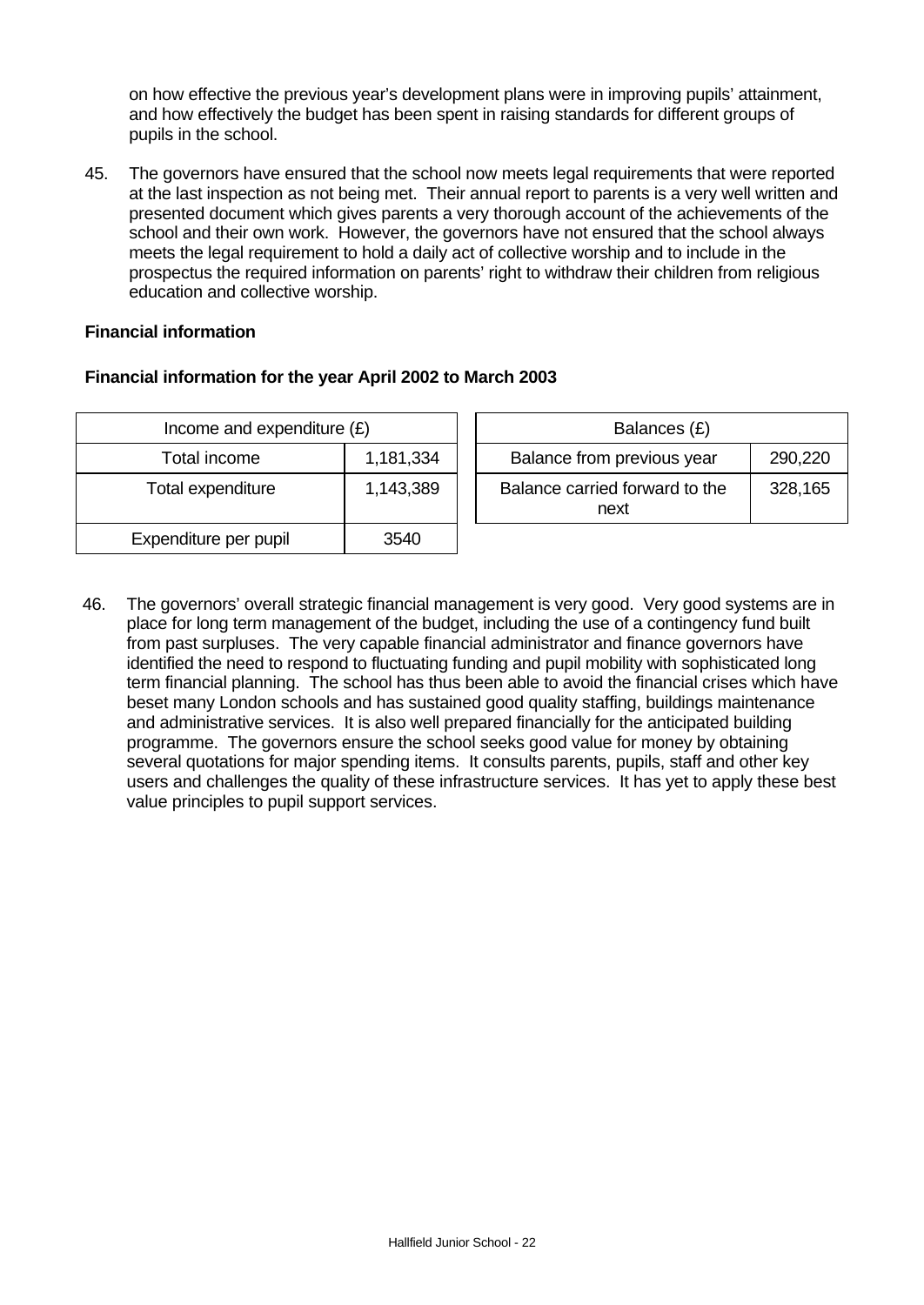# **PART C: THE QUALITY OF EDUCATION IN AREAS OF LEARNING AND SUBJECTS**

# **SUBJECTS IN KEY STAGE 2**

# **ENGLISH**

Provision for English is **satisfactory**.

## **Main strengths and weaknesses**

- Teaching and learning of basic reading and writing are very good in Years 5 and 6, so that almost all pupils achieve well.
- The curriculum in most years includes good opportunities for developing pupils' speaking and listening skills, reading quality literature, and varied writing.
- Support for some groups of pupils who are learning English as a second language is weak, and holds back their progress.
- Pupils do not get enough guidance on developing library research skills and widening their personal reading.

- 47. Standards in English overall are below national averages, at the end of Year 6. They are above average compared with similar schools, which is an improvement on the last inspection. The most recent national test results showed that the achievement of pupils at the end of Year 6 compared with their starting point when they entered the school was high compared to pupils in similar schools. The percentage of pupils reaching higher than nationally expected levels in the national tests in 2003 was well above that of similar schools. This is good improvement since the last inspection, when pupils' achievement was in line with those of pupils from similar schools. The difference between boys' and girls' achievement in the most recent national tests was smaller than that seen nationally, and pupils with special educational needs and most of those whose first language is not English made as good progress as their classmates. However, analysis of the 2003 tests shows that there is a minority of pupils who are not achieving so well. Scrutiny of the current pupils' work and discussions with them about their reading shows that these are often pupils who are at the earliest stages of learning English as a new language and those who have acquired basic competence in English but need continuing support to reach the nationally expected standards in writing.
- 48. Pupils' speaking and listening skills are satisfactory. Very good speaking and listening were seen in Years 5 and 6, where the classes enthusiastically questioned pupils who took the roles of characters in the texts they were studying. Because their teachers got the pupils to first devise and practise the questions in pairs and small groups, they were very confident and articulate. In other years, pupils' speaking and listening observed in lessons and discussions with pupils, particularly those who are at the earlier stages of learning to speak English, were less well developed, because they do not have so many rich opportunities to develop their English skills through rehearsing asking and answering questions and giving their opinions in role play or problem solving contexts.
- 49. Pupils' reading and understanding of texts studied in class are good. Year 6 pupils confidently worked with their teachers on a demanding text about a snowy winter in Dickens' London which dealt with a time and culture very new to most of them, but where the teachers' use of visual support and clear and repeated explanations helped them make sense of it. Year 5 pupils made very good progress and thoroughly enjoyed working out the underlying meanings in a deceptively simple Charles Causley poem because the teachers had made a choice which brought together the traditions of the ballad with a story line and vocabulary familiar from today's popular songs and soap operas. In most years, pupils' reading is well developed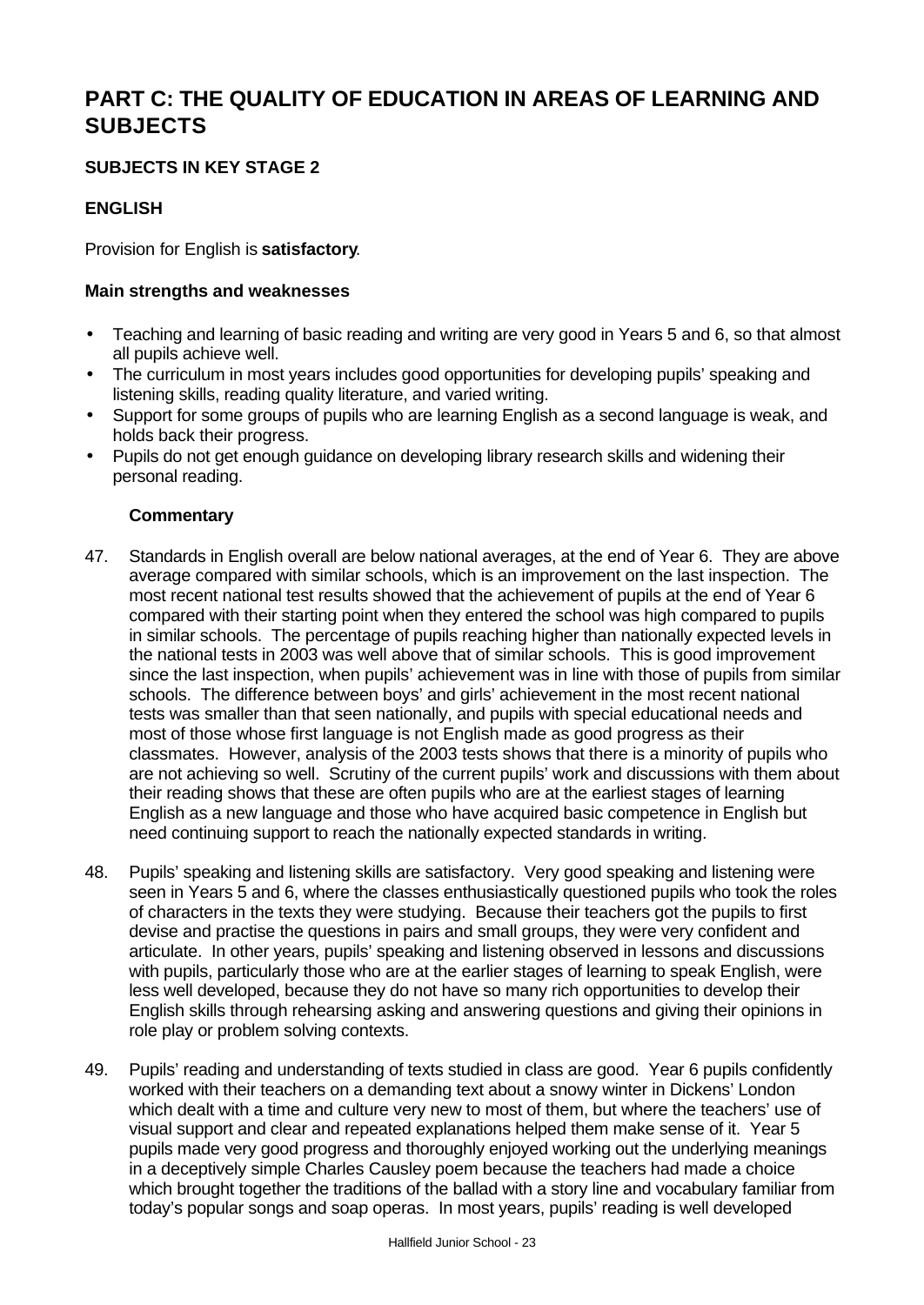through lessons which centre on high quality texts, including, for example, J K Rowling's guidebook to dragons in Year 3. However, discussions with pupils about their personal reading shows that their wider reading development is not as good. Few pupils have access to books at home, and not all teachers are able to suggest good children's authors to extend pupils' reading. Although teaching assistants work with pupils in the library and teachers organise regular library visits, pupils in most years are not developing their skills well enough in finding and using reference books and using the index to find information. The development of the reading skills of pupils at the early stages of learning English as a new language is more uneven, and depends on the quality of the support they receive. Some examples of good support by teaching assistants were seen where they used appropriate pictures and prepared phrases and posters to help these pupils understand. However, more examples were seen in classes and in groups for beginning English learners where there were no visual aids, such as picture dictionaries and photos, or prepared vocabulary cards, and the pupils made slower progress.

- 50. The standard of pupils' writing, including their spelling and punctuation skills, is good in Years 5 and 6. They write in a wide variety of styles and formats including biographies and autobiographies, research notes and letters to characters in the books they have been reading. They achieve well, because they regularly read good quality texts which help them to use a range of styles. However, the work of Year 4 pupils shows that they have fewer opportunities to write for a range of purposes, but are too often given limited textbook exercises, which are not linked to their wider reading or practical experience, and this limits the progress they make. Additionally, in all years, some of the pupils with English as an additional language, and who have acquired basic competence in English, are not achieving as well as they should. They are not being given the extra support they need to develop the levels of skill they need in formal written English and in checking their work to identify and correct the typical errors they make as non-native speakers.
- 51. Teaching and learning are satisfactory overall. Very good classroom teaching and learning were seen in Years 5 and 6, where lessons observed were never less than good and most were very good. In the best lessons, the teachers and their assistants had prepared very good support resources, such as posters with key phrases, and gave lively demonstrations of how to put good sentences together. They helped all the pupils learn well by making sure they had good and very interesting texts and tasks to work on and demonstrated clearly how to succeed at the tasks they set. Satisfactory teaching seen in lessons and pupils' workbooks included such good features as the use of overhead projectors and prepared posters to help pupils read and write key phrases from good, lively texts. However, in the small amount of unsatisfactory teaching observed, work was not well matched to pupils' needs, and lacked the good quality texts used in other years. Evidence from these pupils' written work supports these findings. A minority of teachers lack the confidence and expertise to build on the best approaches in other years.
- 52. Teachers give helpful oral feedback to pupils in lessons in all years, and their marking often shows pupils what they have done well. However, the marking does not consistently show pupils how to improve their work. The marking by specialist staff of the writing of pupils who are at the early stages of learning English rarely gives clear guidance on what they have done well and how to improve their writing.
- 53. The co-ordinator for English has done some very good work on analysing test results and existing provision and developing a new policy for English with some excellent features. These include the use of quality literature, library visits and good extended writing approaches which the school has successfully developed through its work with the local Education Action Zone. The policy does not make it clear enough to staff how to address the needs of pupils learning English as an additional language, at all stages, although the best teaching and learning approaches being used in Year 5 and 6 provide good models of how it can be done.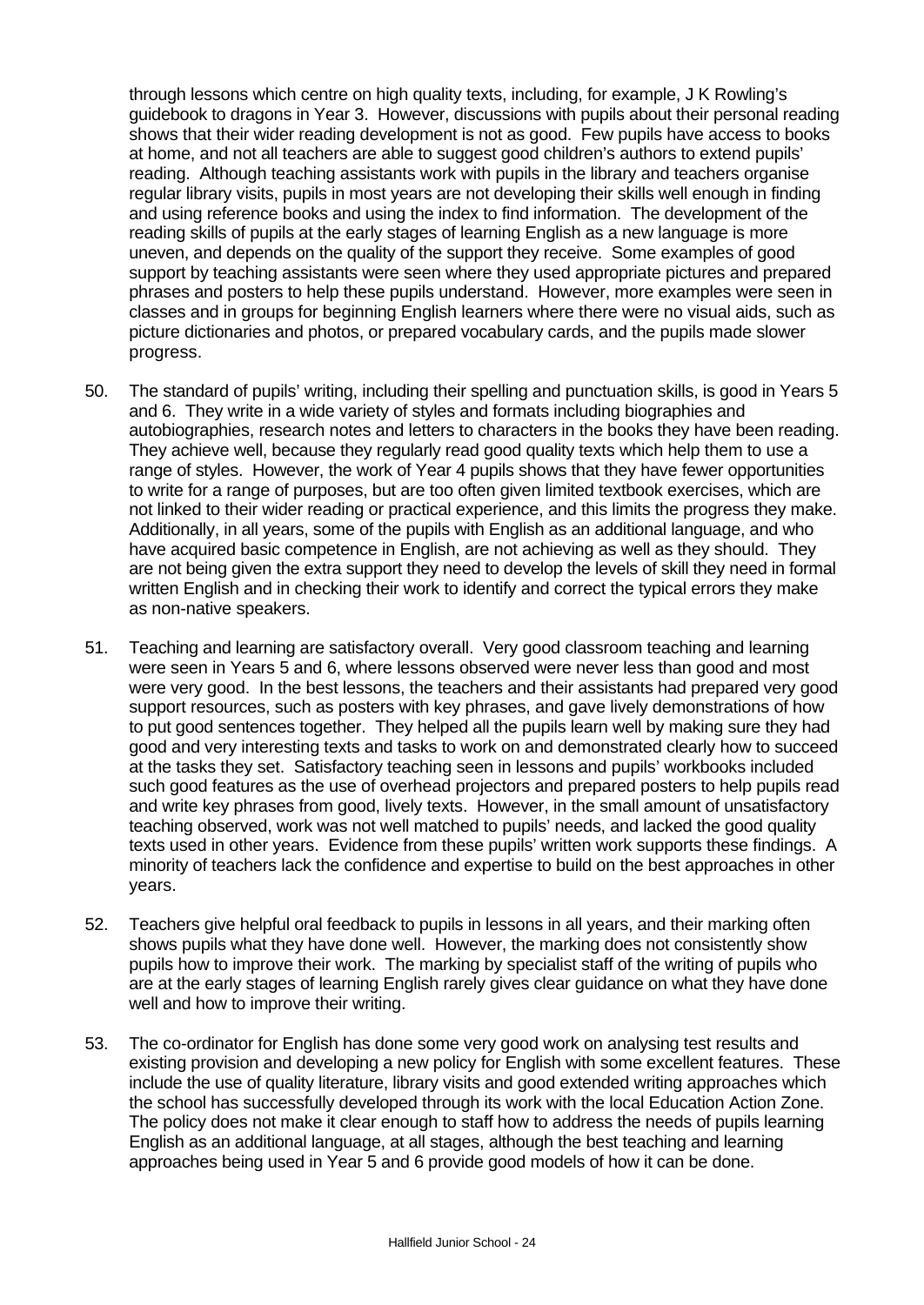This is despite the fact that the previous inspection identified weaknesses and inconsistent quality of support for, and inadequate assessment of the needs of pupils whose first language is not English, and which continue to limit the effectiveness of English teaching overall.

54. A poetry week run in the Summer Term provided excellent curriculum enrichment through engaging pupils in events, readings and competitions based on the poetry traditions of the British Isles, from Scotland to Cornwall and including lively ethnic minority poetry from the inner cities. The co-ordinator has done some observation of English lessons in all years. These are improvements since the last inspection. She is aware of the weaknesses in promoting pupils' wider reading and has good plans to develop the use of the library.

#### **Language and literacy across the curriculum**

55. Pupils' speaking and listening skills, and their basic reading and writing skills, are satisfactorily developed in other subjects. A particularly helpful approach to developing wider reading and writing skills for other subjects has been developed in co-operation with the local Education Action Zone, where extended writing projects include writing about history and field visits as well as fiction writing. Many teachers provide key phrases and vocabulary in other subject lessons, and offer writing formats for investigations which help pupils compile the right answers. The best teaching includes having pupils display and put together key phrases to make good sentences but this is not yet done consistently. Although pupils use computers for word-processing, the range of extra help available for the pupils who are at the early stages of learning English, including the use of "talking" software, dictionaries, internet sites and wordprocessing tools in their home languages, is under-used.

## **MATHEMATICS**

Provision in mathematics is **good**. Standards in mathematics have improved well since the last inspection because of strong leadership in this subject.

#### **Main strengths and weaknesses**

- Very effective leadership of mathematics has driven up standards.
- Standards and progress in mathematics are good overall.
- Children of all abilities are supported and challenged.
- There is effective use of mathematics across other subjects of the curriculum.
- Assessment is not well used to ensure that planning meets the needs of all pupils.
- Information and communications technology is not used frequently enough in lessons.

- 56. Standards in mathematics are high, and pupils make good progress. Standards in mathematics have been rising consistently throughout the whole school since the previous inspection and are now above those expected nationally at Year 6. These standards differ from those in the 2002 test results, reflecting the different groups of pupils. There is very good improvement in the proportion of pupils reaching Level 5 in Year 6. This is well above the levels expected for similar schools and shows very good progress at these levels of attainment.
- 57. Leadership in mathematics has rigorously identified ways in which all aspects of the subject can be improved, and this has had a very good effect on standards and progress at all levels of ability. It has been achieved through a systematic approach to planning, monitoring and observation, work analysis and staff training, and the provision of a range of resources of a good quality. As a result, good teaching skills support, challenge and extend learning. The expectations of pupils are generally high, and pupils are aware of these expectations through a system of self- assessment.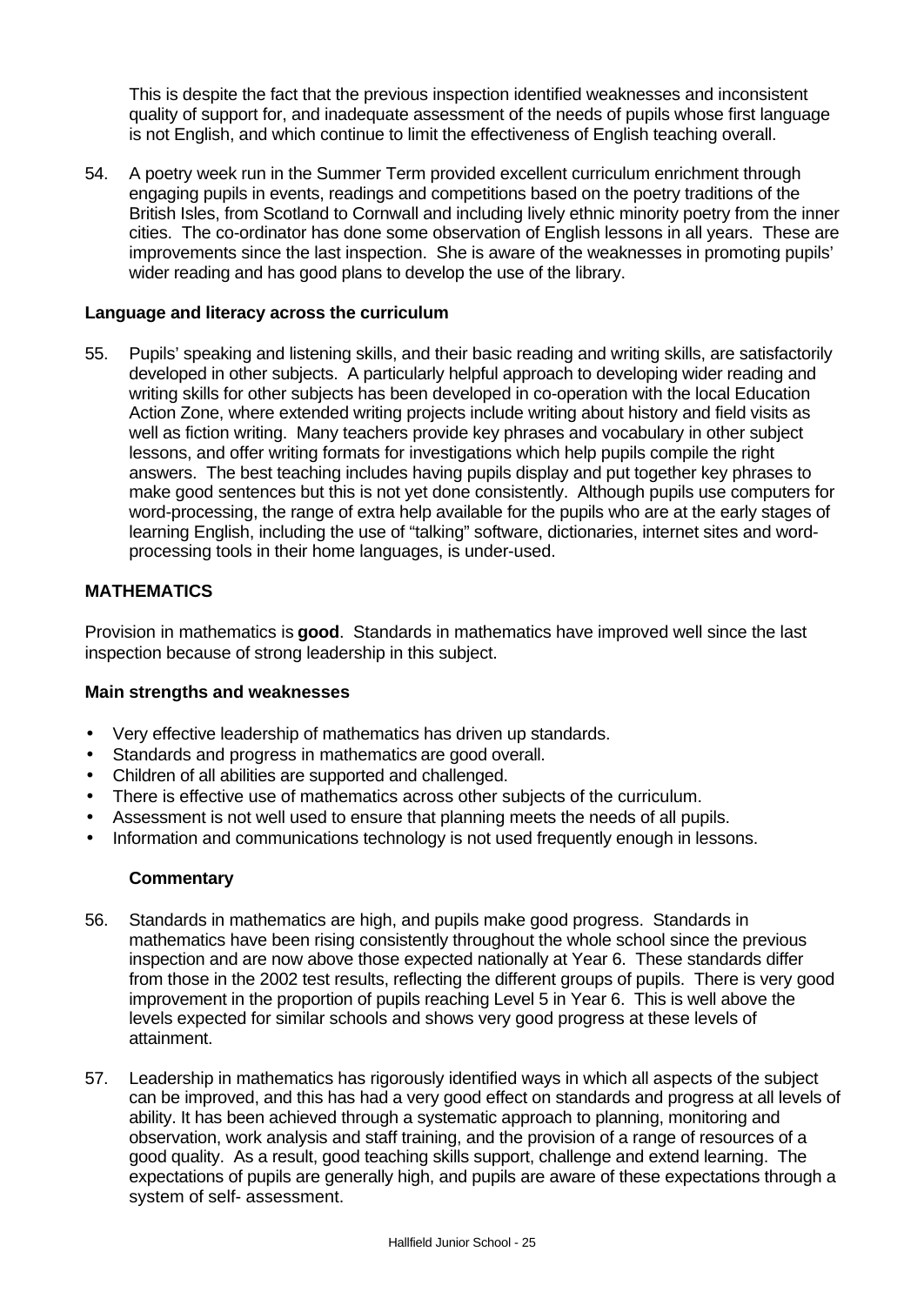- 58. The focus on training and updating of the skills of teaching assistants for supporting in numeracy sessions is proving to be successful. These staff effectively support pupils with special educational needs, enabling them to achieve in line with their capabilities. Pupils on advanced stages of learning English as an additional language progress in line with their peers, but those new to English are not always provided with adequate specialist support in lessons to enhance their progress in mathematics. This means that some pupils in each class do not achieve as well as could be expected. Pupils achieve well in the best lessons, especially in Year 6, where class teachers specifically plan to meet the needs of the targeted pupils learning English as an additional language, and use appropriate methods and resources to enhance their learning. In an excellent lesson in Year 6, the teacher gave pupils enough practice with the new vocabulary and made them articulate their thinking and give fuller answers to questions. In most good lessons, extension work to challenge higher attaining children in each unit of work is effectively planned. As a result of a very clear analysis of internal assessments and national test results, a focus on real life problems is proving very useful. Most pupils develop their own strategies for solving problems and successfully apply these to practical situations.
- 59. The quality of teaching and learning in lessons is good overall and some teaching is very good and excellent. Planning is very clear and thorough, based on national guidance and adaptation of unit plans. The school's inclusive climate for learning promotes good attitudes towards the subject in all pupils, and contributes well to overall learning and achievement.
- 60. Lessons are brisk and learning intentions are shared well with pupils, which raises their interest and provides good motivation. Sessions at the beginning of lessons consist of thorough explanations of mental strategies and oral questioning that require these strategies to be used. High levels of interest and good behaviour contribute to effective learning. Good use is made of teachers' expertise in Years 5 and 6, where those who plan and prepare each session teach both of the parallel classes, ensuring continuity and equality of opportunity. For example, in Year 6, very good teaching resulted in thorough understanding of the formula in calculating the area and the perimeter of compound shapes. By the end of the lesson, owing to good questioning and carefully chosen examples, nearly all pupils achieved well. Homework is used effectively to extend learning beyond the school day. During the inspection, information and communication technology was not used sufficiently.
- 61. Assessment of children's abilities and the use of this information are not yet fully consistent across the school. The school undertakes a full audit of mathematics tests each year, and identifies the main areas where children appear to be lacking in knowledge or skills. However, this information is not used effectively enough to set individual targets for pupils. Marking is regular, constructive and encouraging in most books.

#### **Mathematics across the curriculum**

62. Mathematics is further enhanced because teachers ensure that children understand its relevance throughout the rest of the curriculum and school. Wall displays for other subjects include the use of mathematics, for example, recording results of investigations in science, using graphs and charts.

# **SCIENCE**

Provision in science is **satisfactory**.

#### **Main strengths and weaknesses**

- Very good teaching in the Year 6 lessons observed.
- The co-ordinator's role in the use of data analysis to plan improvement is underdeveloped and assessment systems do not provide statistical evidence of year on year progress.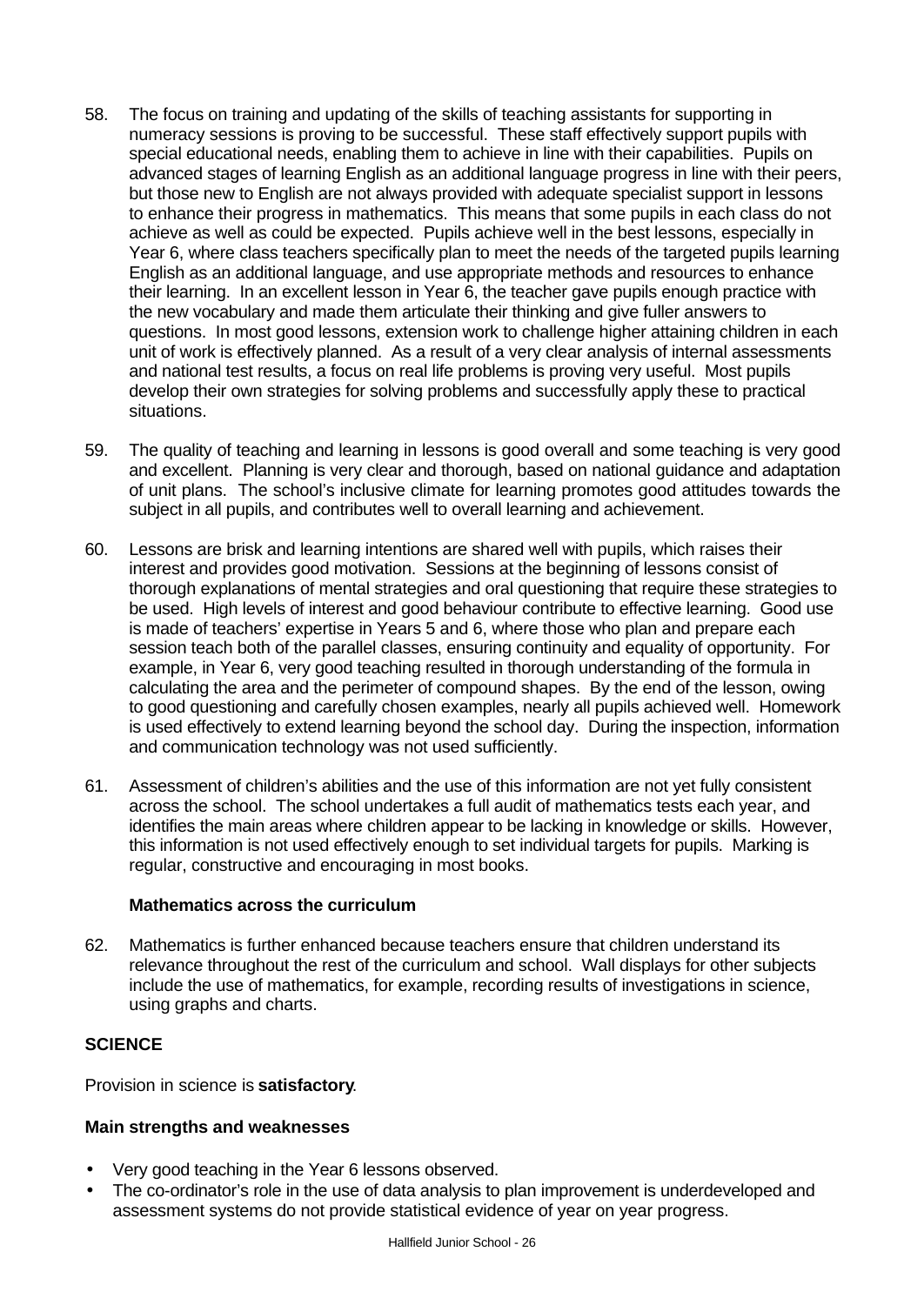- There is wide variation in the quality of work within and across year groups, including planning, marking and presentation.
- Some pupils could achieve more in their scientific enquiry skills, particularly the higher attainers.
- Good attention is paid to health and safety systems.
- The use of ICT is underdeveloped.

- 63. In the 2003 national tests results reveal that Year 6 pupils achieved below the national average, including the proportion achieving above the expected level. Compared with results in similar schools, pupils' achievements were average. However, when adjustments are made due to the very high number of pupils leaving and entering the school, percentage results show that the school is in line with national comparisons for all schools. Comparisons with similar schools reveal that pupils' achievements are well above average. Inspection findings indicate that standards are expected to be in line with national expectations by the end of Year 6 due to the very good and excellent teaching in these year groups. There are no significant variations between boys and girls and pupils with special educational needs make good progress. In some classes, provision for pupils acquiring English needs improvement.
- 64. In Year 6, current work on materials and their properties provides evidence of good understanding of how differences are used to classify substances, such as solids, liquids and gases. Pupils are also able to use their knowledge about some reversible and irreversible changes to make predictions about whether other changes are reversible or not, for example, bread changing into toast and the subsequent change of charcoal when the toast burns.
- 65. Teaching and learning are satisfactory overall. There was a wide variation in the quality of teaching in the lessons observed during the inspection, and apparent from the scrutiny of pupils' work. It ranges from unsatisfactory to excellent. In most lessons, teachers showed good subject knowledge and used accurate subject vocabulary well in their questioning to extend pupils' ideas. Good demonstrations and high expectations of pupils' participation held their interest, and enabled all pupils to develop their skills in understanding and applying science. Careful attention was paid to the health and safety aspects of the subject. The excellent lesson was characterised by:
	- Very skilful questioning with increasing challenge, particularly in the higher levels of scientific enquiry skills. Why would the flame take longer? Do you think it will take longer than 40 seconds? Why? The teacher ensured that predictions were supported by careful hypotheses.
	- Very high expectations of behaviour and pupils' answers, expecting nothing but the best from every pupil, for example, "Before you speak, think and impress me."
	- Pupils were fully engrossed due to the excellent explanations and variety of teaching methods. For example, there was a clear emphasis on key concepts and pupil involvement in acting out the movement of molecules. This helped the learning of pupils acquiring English and pupils with special educational needs.
- 66. In the one unsatisfactory lesson seen, explanations were too brief and repetitive, without a change in teaching methods to respond to pupils' attitudes and difficulties in their level of understanding. As a result, some pupils struggled to apply their scientific enquiry skills when explaining and recording their investigations. They also lost concentration and were unsettled. Pace was lost due to the emphasis on managing behaviour.
- 67. There is some evidence of good, constructive marking in Year 5. For example, one teacher wrote on a pupil's book, "You understand that blood carries oxygen and that the heart pumps the blood." There is variation in the quality of marking and quality of work in Years 3, 4 and in one of the Year 6 classes, but overall it is unsatisfactory, as there is not enough guidance to pupils about how to improve their work. Displays show evidence of previous investigative work, such as making and experimenting with string telephones. Planning shows links with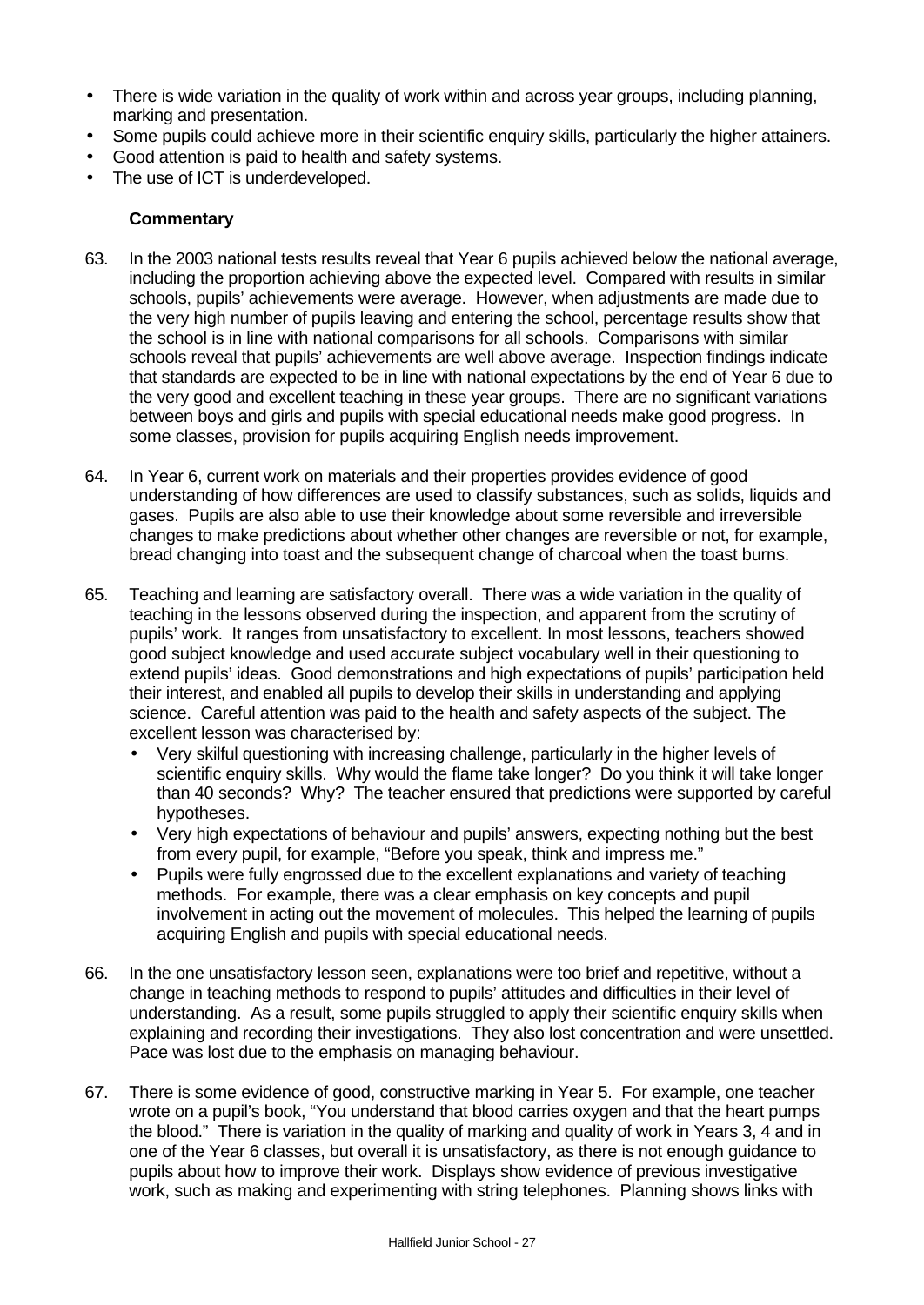other subjects such as music (musical instruments) and design and technology (designing and making musical instruments.) However, the use of ICT to support science is underdeveloped. The use of sensors and data-loggers in scientific investigations is limited.

68. Leadership and management are unsatisfactory. The co-ordinator supports staff by providing assistance in planning, and by teaching alongside staff when release time is available. This has helped most staff to develop their subject knowledge. However, the role is underdeveloped in terms of data analysis and its use to plan improvement. The assessment systems do not provide statistical year on year analysis or evidence against national assessment levels. There has been some monitoring of the quality of teaching and learning by some lesson observations and some analysis of pupils' work. Such monitoring and evaluation are not well enough linked to analysis of what pupils achieve in the different aspects of the subject. The failure to analyse areas of weakness in pupils' knowledge and understanding and take action to address these may account in part for the decline in results in national tests in recent years. The co-ordinator was the specialist science teacher for the school for several years. She is no longer teaching science across the school and is aware of the need to address the variations in subject knowledge and understanding amongst staff and the need to develop links with ICT further, planning and the extension of scientific enquiry skills.

# **INFORMATION AND COMMUNICATION TECHNOLOGY**

Provision in information and communication technology (ICT) is **satisfactory overall**. This is because of the good quality of work seen in the specialist suite, although this is not followed up enough in classrooms.

#### **Main strengths and weaknesses**

- There is good teaching in the specialist ICT suite.
- Coverage of the curriculum is carefully planned to support learning in other subjects.
- Computers and other ICT equipment are rarely used in the classroom, so that pupils do not get enough practice in the skills they are learning.

- 69. By the time they are 11, most pupils' understanding of the subject is what might be expected for their age, but the keyboard skills of many are slightly below this level. This is mainly because there are too few opportunities to use the computer in the classrooms to practise their skills, and few of these pupils have access to computers at home. Pupils can demonstrate a range of skills on the computer, and understand the many uses of information and communication technology. Year 6 pupils confidently showed an inspector how to create a PowerPoint presentation linked to their study of World War II, with two girls in particular giving a very clear explanation of the process. They can describe the uses of spreadsheets and simple formulae, and have used databases to classify and sort information. There is evidence of the use of word-processing, but few of the pupils observed in any year group were sufficiently competent in using the keyboard. The school has identified this as an area for development.
- 70. All classes have ICT lessons timetabled in the specialist suite. Five lessons were observed during the inspection, four in this suite. The quality of teaching was good overall in these lessons, with teachers demonstrating good subject knowledge and confidence in what they were teaching. They made good use of the equipment such as the Smartboard for the class parts of the lessons, to hold pupils' attention and allow them to learn new techniques. Opportunities were then provided for pupils to practise in pairs. In almost every case, pupils worked well together, helping each other and working co-operatively, even in pairs where girls and boys worked together. Teaching ensures that pupils understand the benefits and disadvantages of using computers rather than other media. For example, in a Year 4 lesson on manipulating pictures and text, pupils created their own hieroglyphics picture, with links to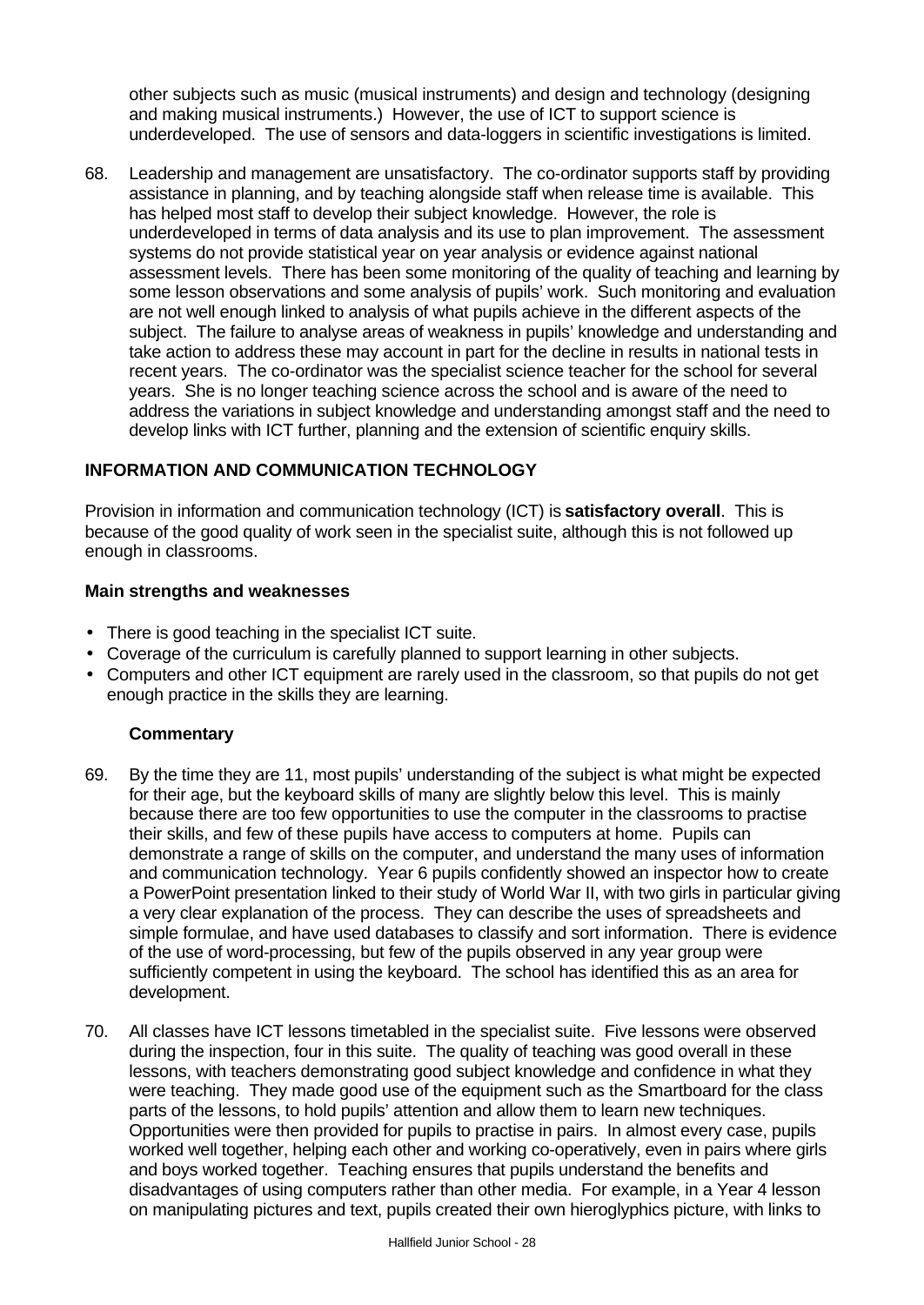both their literacy lessons and their history topic on Ancient Egypt. In the discussion after this activity, the teacher explored with pupils its advantages of good presentation and speed with the more personal outcomes of drawing and writing. However, this good teaching was not followed up in classrooms, and computers were rarely seen in use during the inspection in other lessons.

71. The subject is enthusiastically led by the acting co-ordinator, who supports colleagues well in their planning. She has ensured that each class is equipped with hardware in working order, and is aware that too little use is made of computers and other equipment outside the computer suite. A simple assessment system, based on the scheme of work, is being trialled. Improvement since the last inspection is satisfactory. Teaching is more consistent, subject knowledge and confidence have increased, hardware is in working order, and long term planning is good. However, the issue of insufficient use of computers in lessons generally has not yet been addressed, although it forms the basis of the schools' action plan for the subject.

#### **Information and communication technology across the curriculum**

72. One strength of the subject is that planning is well organised so that aspects of ICT are taught when they are most relevant to links with other subjects. For example, in Year 5, work on the use of databases takes place during the history topic on the Victorians, when pupils are looking at census information. Pupils compile their own census, and use the database to classify and sort information, answering challenging questions on their findings. Digital cameras are used well to support work in art and design. Despite this, there is not enough use of the technology for routine use for research and as an integral part of pupils' work.

# **HUMANITIES**

Provision **in history and geography is good, and is satisfactory in religious education**. These judgements are based on evidence from a small number of lessons, discussions with co-ordinators and a scrutiny of planning documents. There was too little evidence available to make a sound judgement about the standards that pupils achieve, or about the quality of teaching, in these subjects. However, pupils' understanding in the Year 6 lessons seen in history and religious education was what might be expected for their age, although this is not so apparent in their written work.

#### **Main strengths and weaknesses**

- A clear focus on the teaching of historical and geographical skills
- Well organised resources, with helpful guidance to teachers about their use
- A week-long visit geography field trip and other visits to places of interest support pupils' learning
- Good use made of pupils' own experience in religious education
- Insufficient recording of pupils' work in some year groups in any of the subjects

#### **Commentary**

73. During the inspection, two history lessons and two religious education lessons were seen, all in Years 5 and 6. No geography lessons were being taught during the inspection, because of the way the curriculum is organised over the year. Long term planning in all three subjects is satisfactory. Resources are well organised. For all three subjects, the co-ordinators see teachers' planning, and advise colleagues on the use of resources to support topics. There was little work in geography and religious education in pupils' books, as only work from the current term was available, and these three subjects are mainly taught in a practical way, supported by discussion. The lack of an assessment system in history and geography, identified as a weakness during the last inspection, has now been remedied.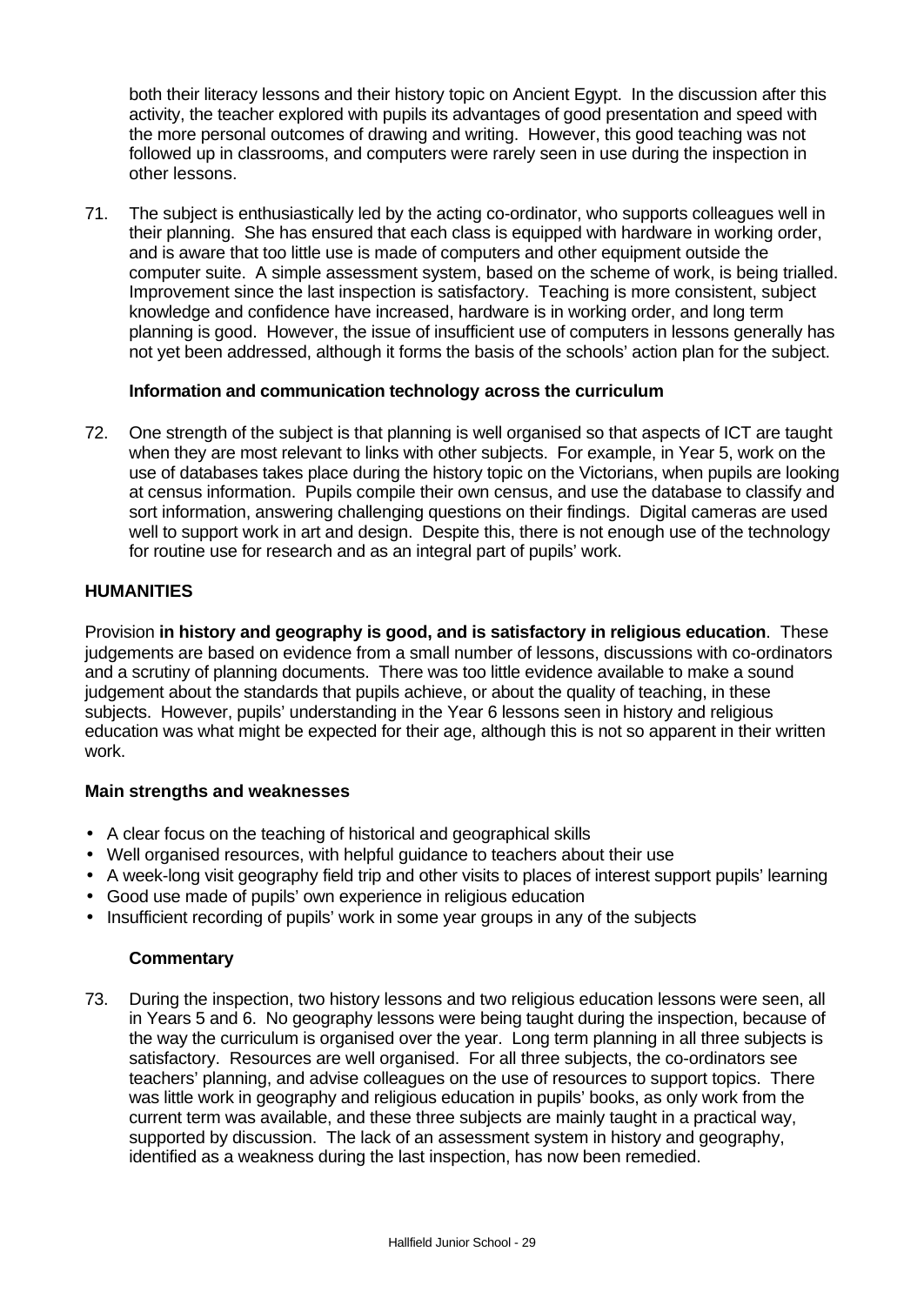- 74. As no lessons of **geography** were timetabled during the inspection, it is not possible to make a judgement about the quality of teaching. However, the subject is efficiently managed by the coordinator, and there is every indication that provision is good. The co-ordinator has a clear view of the strengths and weaknesses of the subject. She has conducted a survey of staff about their subject knowledge, and, as a result, carried out in-service training to help teachers understand the way that pupils' geographical skills are built. As the subject is to be a focus for development next term, the co-ordinator will have the opportunity to evaluate this initiative. She has developed an assessment system, which appears to be manageable, and this is beginning to be used by staff to plan further work for pupils based on their prior learning. This assessment is also used, alongside the teacher survey, to determine priorities for development in the subject.
- 75. Too few **history** lessons were seen to make an overall judgement about the quality of teaching. However, the lessons seen were both characterised by a focus on looking at sources of evidence about the periods being studied, with pupils encouraged to use these to interpret events and information in a searching way. For example, in a very good lesson in Year 6, pupils were asked to explore their ideas on the representations of women in advertisements from the 1950s and the present day. The teacher used active questioning and a lively style of presentation, constantly challenging pupils to look beyond what was apparent and expand their ideas about the images portrayed. A group of higher attaining pupils conducted their own research on a series of documents, selecting information from these to make their own hypotheses about the life of the person concerned. Their short presentation to the class demonstrated that they understood that evidence can be interpreted in a number of ways. In this lesson, pupils showed a good level of understanding of historical ideas, because of the very good, challenging teaching.
- 76. Work in pupils' books shows a more inconsistent picture. There is evidence that all topics are covered in enough range, but the depth is not apparent, as there is too little writing in some year groups. There is some writing at length, but this is not consistently found in pupils' books, particularly in the lower age groups. In some classes, teachers write comments and questions on pupils' work, but this is not done by all teachers. Examples of very negative marking were seen in the books of pupils in the early stages of English in one year group, with little indication that these pupils were being systematically supported to develop their skills in writing in English.
- 77. History is well managed, with the co-ordinator giving good support to staff, particularly in the provision of well-organised resources with teaching suggestions included. Long term planning is good, with a focus on the teaching of skills alongside topics. The co-ordinator has developed an assessment scheme similar to that in use in other foundation subjects, to assist teachers in planning work which is adapted to building on what pupils already know and can do. Visits to places of interests, and good use of the local environment for study, both support pupils learning well.
- 78. Only two lessons of **religious education** were seen, too few to make an overall judgement about the quality of teaching, and there was little written work available for scrutiny. Teaching in the two lessons seen was good. A strength in both lessons was the way in which teachers drew upon the considerable knowledge among pupils in the class to illuminate learning. In a Year 5 lesson on the symbolism of the lighting of candles during Hanukkah, references to persecution and religious freedom struck a particular chord with some of the refugees and asylum seekers, one of whom eloquently gave his opinion on his right to hold his beliefs. The teacher's lively style held pupils' attention, and she achieved an effective balance between allowing pupils to express their views while maintaining a good pace. The teacher showed good subject knowledge, and used correct language. As a result, pupils themselves used correct terminology in their answers. Pupils watched the ritual with respect, and the subsequent discussion demonstrated that they understand that there is a diversity of religions,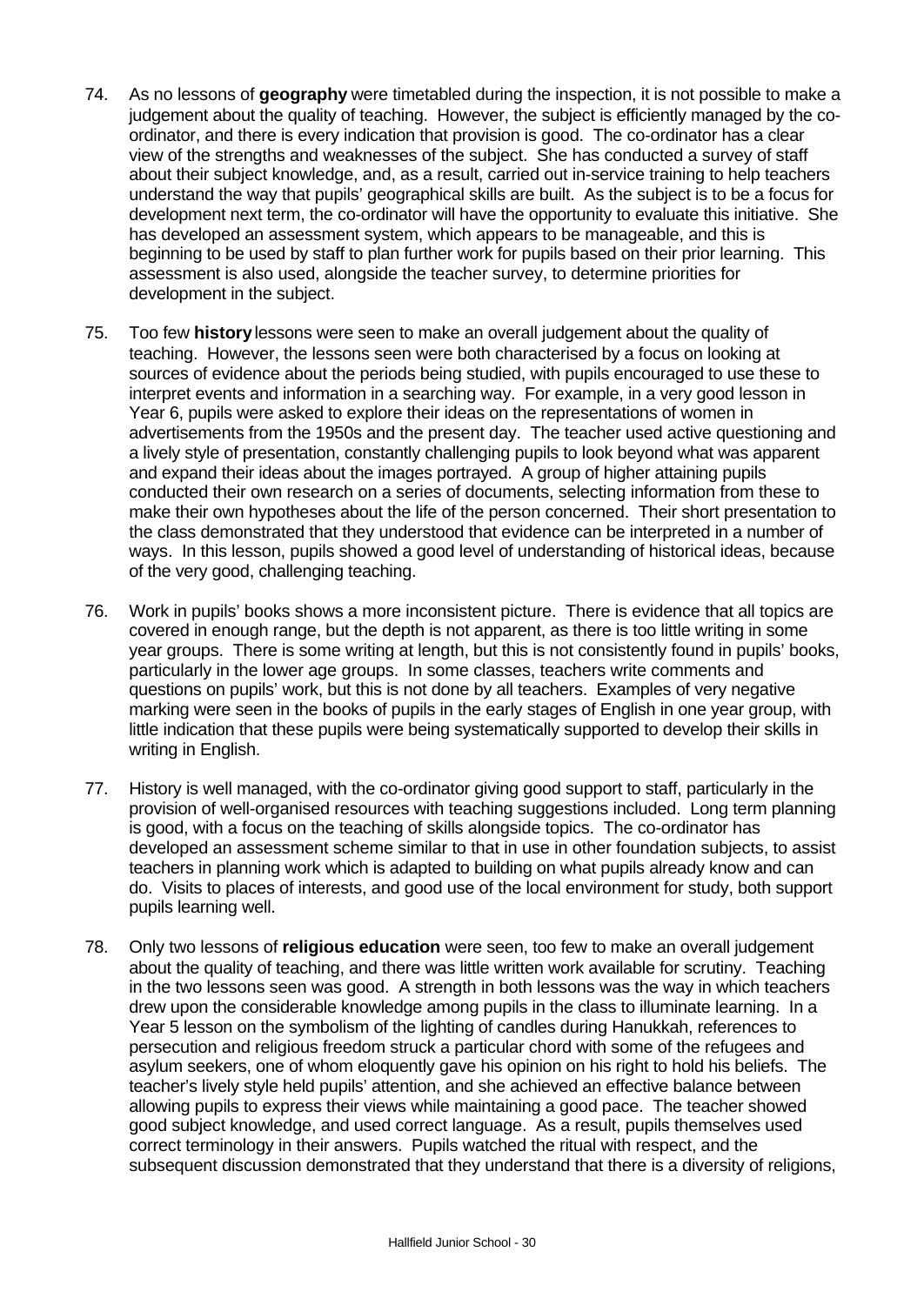all with their own rituals and beliefs. A particular strength of this lesson was the moment of reflection provided by the teacher, when pupils were asked to think about the freedom to worship in one's own way.

- 79. Evidence from the lesson seen indicates that pupils' are reaching the standards expected by the time they are 11. They become familiar with key facts about the six main religions. Pupils hear stories and learn about festivals important to these faiths. In both lessons seen, pupils showed not only good knowledge of the religions being studied, but also positive attitudes of tolerance and understanding of religious diversity. In the Year 6 lesson, all pupils had carried out a homework research task on which their work was based, demonstrating their commitment to their own learning, and the teacher's high expectations. There is little evidence of written work in the subject across the school. This limits the possibility of assessing progress systematically.
- 80. Religious education was a strong subject at the time of the last inspection. Since then, it has not been a focus in the school, but is now being further developed by the acting co-ordinator. Resources are well used, and further support is being provided for staff. Planning is scrutinised by the co-ordinator to ensure that the curriculum is covered. Through assemblies, circle times and lessons, religious education makes a significant contribution to pupils' moral and social education. There are close links between the teaching of religious education and the curriculum for citizenship and personal, social and health education.

# **CREATIVE, AESTHETIC, PRACTICAL AND PHYSICAL SUBJECTS**

Provision in these subjects is **satisfactory overall**, from the evidence available.

#### **Main strengths and weaknesses**

- Work is planned with the use of national guidance to ensure that skills build well over each pupil's time in school.
- Effective links are made between subjects.
- Good development of extra-curricular activities in physical education to enrich the curriculum.
- In music, teachers use practical exercises well to teach rhythms and note values.
- Pupils are keen to learn and enjoy their lessons in these subjects.
- Co-ordination does not include sufficient direct monitoring of teaching and learning or standards attained.

- 81. None of these subjects was a particular focus for the inspection. Lessons were sampled in music, art, and design and technology. Three lessons in music, two in art and one in design and technology were observed. No physical education lessons were seen. Pupils' work was scrutinised where available, and discussions were held with all co-ordinators. Separate overall judgements of pupils' standards in these subjects have not been made, except in music. However, what was seen was broadly in line with what is normally expected in the age groups that were observed.
- 82. Pupils' work in **art and design** included links with history, for example, signs and symbols of Ancient Egyptians, using elements of collage and observational drawings. In Year 6, there are attractive displays of pupils' artwork in weaving with straws, as well as the work inspired by the British artist Bridget Riley. Year 4 pupils' work on tonal scales and making objects look threedimensional is attractive and well finished. Pupils' work on viewpoints, using different tints and tones, is of a good quality. It demonstrates good brushwork in some of the detailed figures, and an attention to realistic and characteristic colours. Examples of work on display demonstrate that a good range of techniques and media are taught.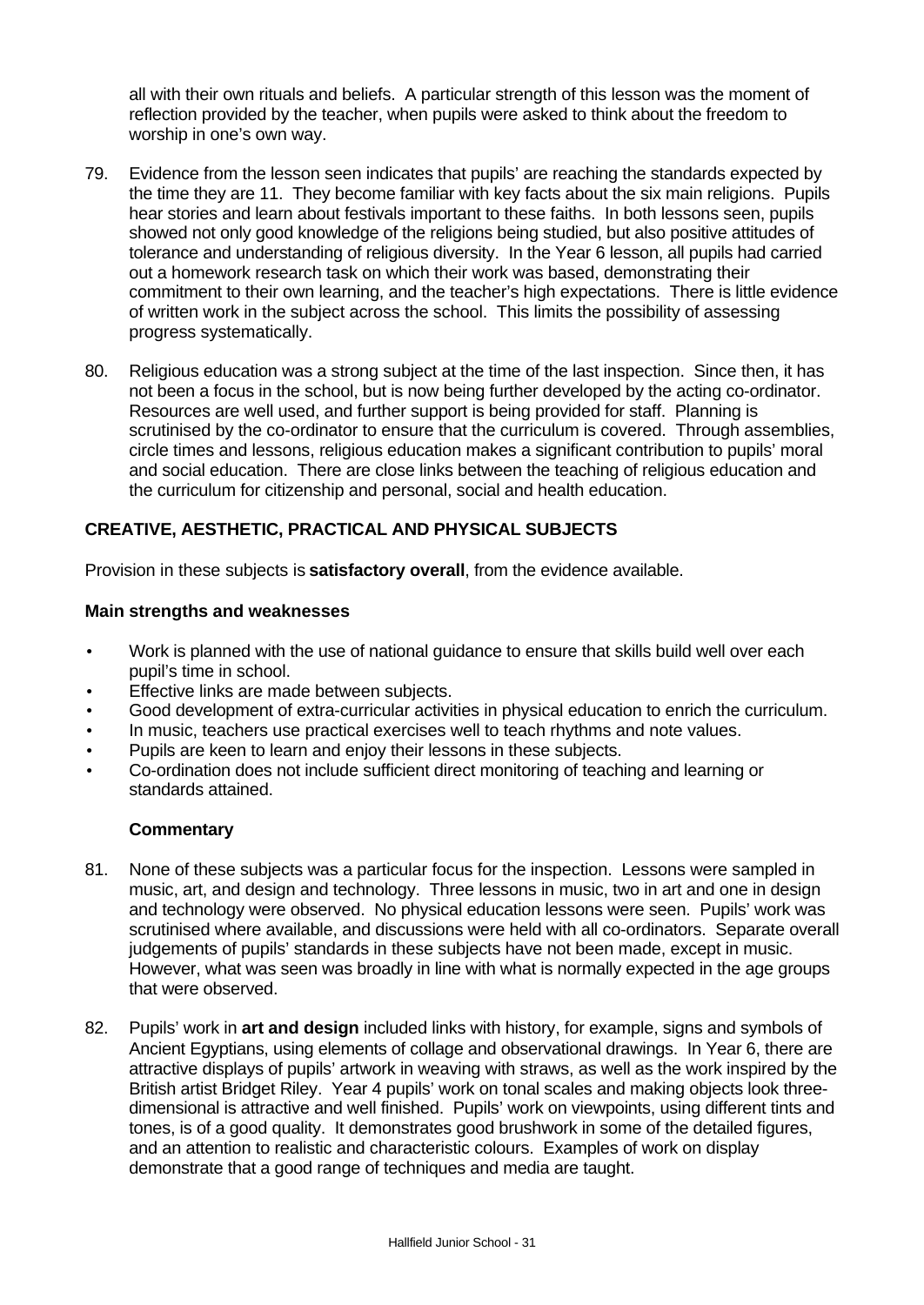- 83. Planning for the subject is generally good. An example occurred in a good lesson that was observed in Year 6. Plans of how pupils were to approach their work were very detailed. Again, links with other subjects were explicit, including the use of a digital camera. The lesson focused on skills of mixing and matching colour, with a strong emphasis on getting tones of different colours, in a sustained painting project. There are resources of good range and quality in art and these are used to good effect to assist pupils' learning and to engage their interest in art lessons. Evidence that pupils make good progress from Year 3 to Year 6 is available in pupils' work on display. A lesson in Year 4 on relief printing focused well on pupils' skills in making card blocks representing lines, texture and shape. Pupils are encouraged to evaluate their own and others' work to make further improvements. The subject co-ordinator is enthusiastic in keeping a high profile for the subject, thus maintaining the provision reported in the last inspection. An art club has been established for talented pupils.
- 84. In **design and technology,** the subject's characteristic features of designing for a purpose, making a product based on designs, and evaluating both the effectiveness of the design and the final product or model are planned effectively. In a Year 3 lesson, for example, pupils worked successfully in tasting sandwiches made out of different types of breads and fillings. They showed developing understanding that their designs have to meet a variety of different needs in terms of texture, taste and appearance. They understood the importance of experimenting as part of their preparation and design, so as to evaluate what works best. Evidence that such knowledge and skills are developed successfully was seen in the shelters outside, being made by pupils in Year 6. The design and technology component of this project is of good quality, suitable for the purpose, although not finished yet due to the bad weather. This work entails strong links with literacy, art and history.
- 85. The subject is well managed, and as far as it was possible to judge from the available evidence, the weaknesses in the subject identified in the previous inspection have been addressed. The co-ordinator is enthusiastic about the subject, and action has been taken to ensure full coverage of the curriculum. There is now a policy, and national guidance is used as a basis for planning. Links have been developed with other subjects, such as the building of shelters in association with the work on air raid shelters during the study of World War II. Resources are good, and supplemented by donations from local businesses, increasing the range of materials available to teachers and pupils.
- 86. In **physical education**, no judgements can be made on the quality of teaching and learning or on standards, as no lessons were seen. The discussion with the co-ordinator revealed that issues from the previous inspection such as ensuring that a warm up and cool down activity within the lessons had been addressed. Time for pupils to critically reflect on their work is also planned for. The curriculum is planned so that areas are revisited in order to build on pupils' knowledge, skills and understanding, although a policy is yet to be developed.
- 87. Leadership is satisfactory with good features. The co-ordinator has observed teaching and learning in some year groups. This needs to be formalised and assessment findings need to feed into this process to improve the quality of the provision further. The co-ordinator is proactive in obtaining grants to raise the profile of physical education and to offer greater opportunities for pupils. For example, she has obtained table tennis tables and resources for the school, basketball training for after school and training for dance. Through such grants the school has also purchased the school football kit, goal posts, basketball posts and other resources to supplement these games.
- 88. The school is developing a good range of extra-curricular activities such as basketball, football and table tennis. Pupils have opportunities to participate in basketball tournaments. The school has attained a good range of awards, such as the second place at the Westminster Athletics Competition and an award for Sportsman of the Year; they are also in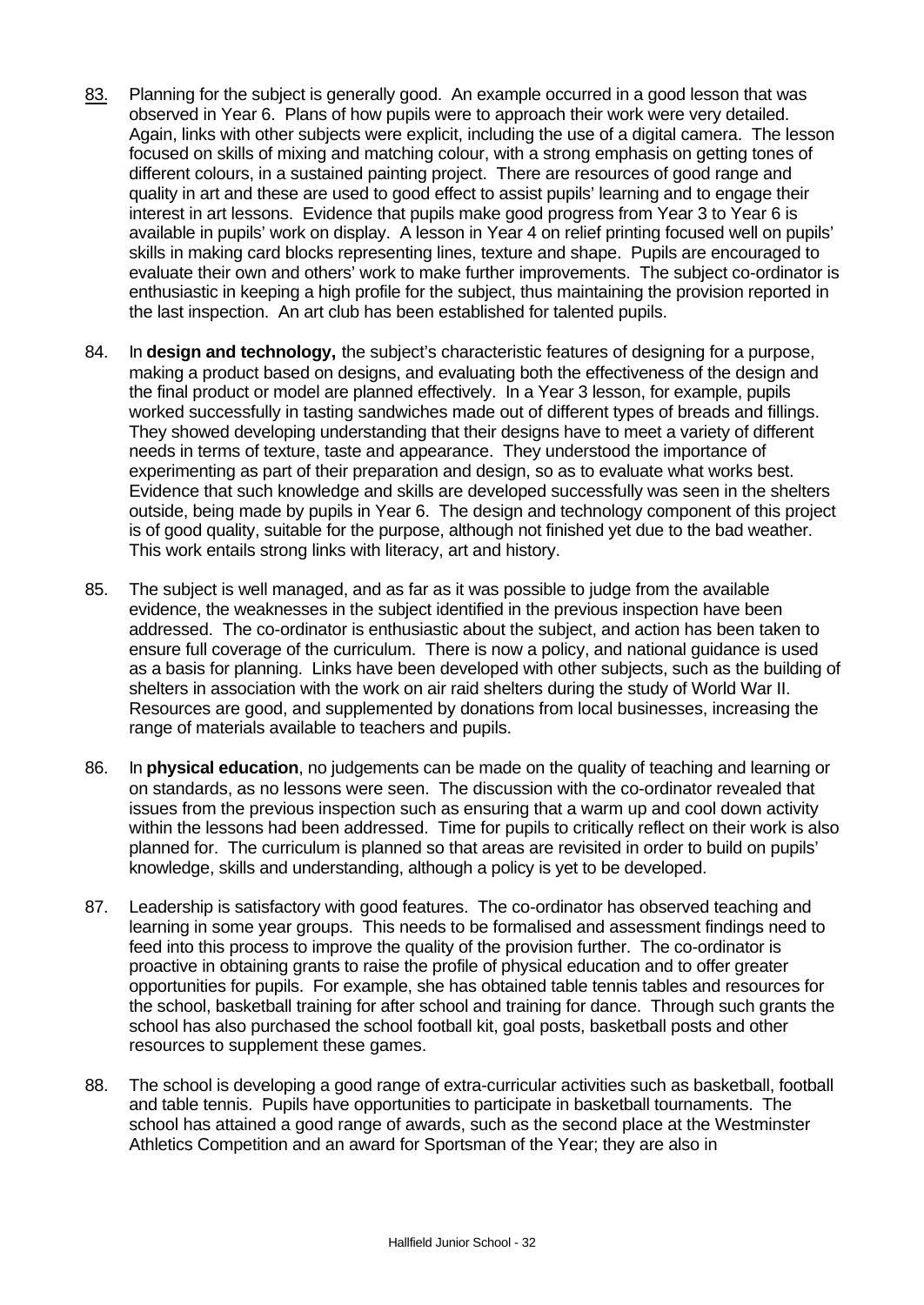the top four in the football league. There are plans to involve Year 5 pupils to train and support younger pupils in table tennis during lunchtimes. This contributes well to pupils' personal development.

- 89. Standards of **music** by the time pupils are 11 are as might be expected, maintaining the standards seen at the last inspection. Boys and girls, pupils with special educational needs, and those whose first language is not English, achieve comparably with their classmates. Pupils come from the infant school with a good singing repertoire and know the use of simple percussion instruments, but they have little musical vocabulary and do not identify fast and slow tempo. By the end of Year 6, they have had a satisfactory range of experiences of appreciating and composing in different musical styles with tuned and untuned instruments. They have used musical notation. They have learnt about the music of some of the historical periods they have studied and had the experience of performing in a major school production. However, the curriculum does not build progression coherently enough, as the work on notation done in some years is very similar to that done in others. The curriculum does not do enough to draw on the rich range of musical traditions which pupils bring from their home cultures. Although there is limited use of a music composition program to help pupils compose digital music, there is not yet systematic use of ICT to enrich the subject, including the use of readily available musical clips and the use of digital recording and playback for performances. Tuition in violin and guitar, for which parents pay, is available from visiting local authority music specialists, and provides well for talented pupils. There are also opportunities for all pupils to enrich their musical experience through the after school choir and through taking part in productions.
- 90. Teaching and learning are satisfactory. Very good teaching was seen in Year 3, where the coordinator used the challenge of becoming "musical detectives" to intrigue and motivate the pupils. Well prepared prompt and task sheets helped pupils investigate and record the relationship between the length of "boomwhacker" - a simple tube of paper - and the sound produced by striking it, building their skills of listening and evaluating well. She produced gasps of surprise and excitement as the pupils realised that the set of "boomwhackers" they were investigating produced a scale when played in order of length. Her careful demonstrations and explanations of key words enabled pupils who were beginners in learning English as a new language to do as well as other pupils in learning and understanding musical vocabulary such as "pitch". Good teaching was also seen in Year 4 where the teacher used phrases like "tea and coffee" with clapping and body sound exercises to help pupils in understand the different values of crotchets and quavers. In the lessons seen, the quality of support given to pupils new to learning English varied. There was some lowering of behaviour and concentration where support staff were either not present or had to leave the lesson for other duties. In one lesson seen, the class teaching assistant enabled a group of pupils new to learning English to make very good progress in composing a story sequence using different sounds by using a sequence of photographs and repeatedly offering phrases and ideas for the pupils to use. Another group of similar learners made much less progress because their specialist support teacher played a far less active role and provided fewer helpful phrases and ideas. Teachers give good oral feedback to pupils in lessons but do not systematically record their progress or use the information to develop their planning.
- 91. The co-ordinator leads the subject satisfactorily. She is very committed to raising standards and helping staff build confidence and expertise, since because of staff changes, there is not now the level of music teaching expertise seen at the time of the last inspection. She is aware of the need to improve the curriculum, extend the use of ICT and improve assessment. She has not yet monitored the quality of classroom teaching, but there are plans to make the subject a major focus for improvement across the school in the Summer Term.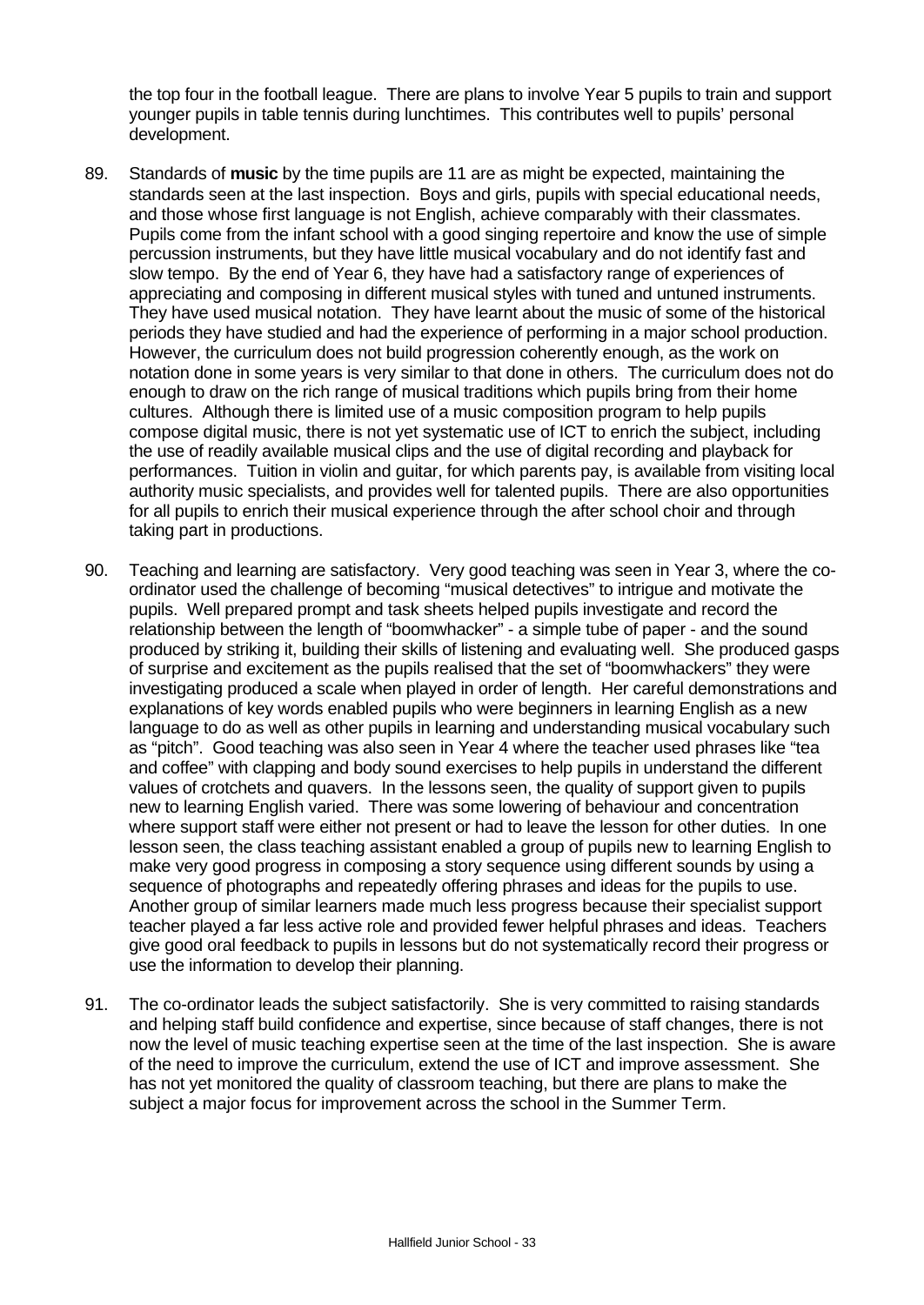# **PERSONAL, SOCIAL AND HEALTH EDUCATION AND CITIZENSHIP**

Provision in personal, social, health education and citizenship is **good,** based on the available evidence. Because of the timing of lessons, no direct teaching of the subject was observed during the inspection, so it is not possible to make a judgement about the quality of teaching. The judgement on provision is based on evidence from discussions with co-ordinators, a scrutiny of planning documents and displays, assemblies, and from observation of pupils' behaviour and relationships around the school.

#### **Main strengths and weaknesses**

- A high level of prominence is given to these aspects of the school's work.
- Strong links exist between the provision for the subject and the promotion of good behaviour and personal development.

- 92. The school places a strong emphasis on the development of pupils' personal qualities, and much of its good work in this area has already been described in an earlier section of the report. The policies for personal development and citizenship and strategies for the promotion of good behaviour are carefully linked, so that these messages are reinforced throughout the school's work. As a result, pupils have harmonious and respectful relationships with each other and with staff, and are developing strong values. Assemblies and displays are well used to celebrate pupils' efforts in actively promoting the school's values. Regular circle time sessions are timetabled in every class, as part of the provision, but none were seen as these take place at the end of the week. The school council is a good example of pupils willingly taking responsibility, and the process of elections to this is well used to help pupils to understand issues about representation and democracy.
- 93. Management of these areas of the curriculum is shared between two senior managers, who provide very good role models for pupils, and are successful in ensuring a consistent and cohesive approach throughout the school.